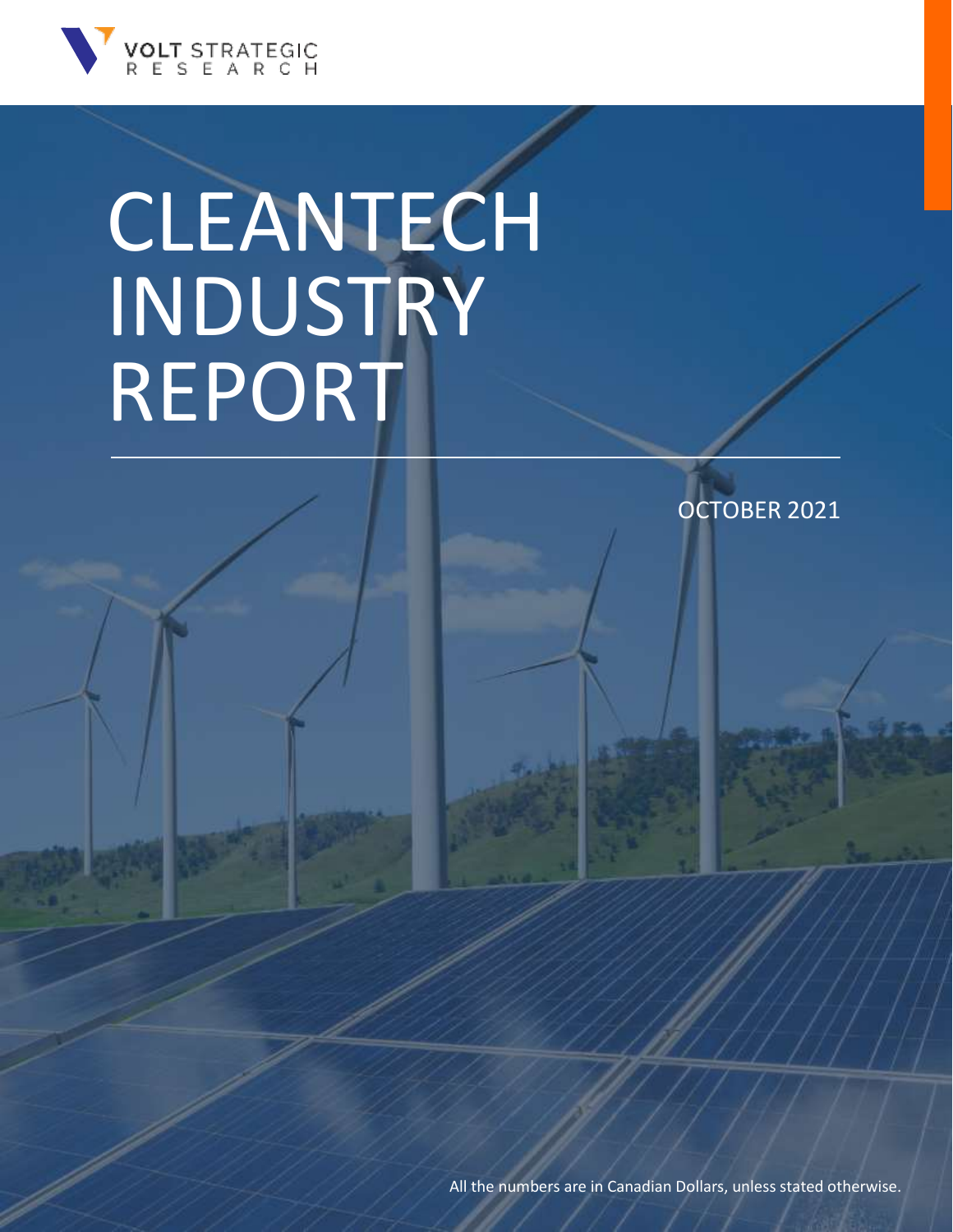### **INDUSTRY OVERVIEW**

Public interests and expectations around ESG (Environmental, Social, and Governance) practices are impacting both purchasing and investing behaviours. Sustainable investing is certainly not a new concept, but investors have arguably become more bullish on cleantech as a result. Some suggest the surge toward cleantech is being driven by greater public awareness of highprofile global responses to climate change (e.g., the Paris Agreement or the UN's Sustainable Development Goals). In contrast, others cite shifting generational beliefs in disruptive tech and "social change for good" as root causes for spiking interest. **Regardless, a lot of significant and investable cleantech innovation is emerging from Canada, being driven by several small-cap companies offering solutions to both industrial and societal challenges.**

In the last two decades, the global average surface temperature has risen  $1.2^{\circ}$ C, a trend that climate scientists confidently link to a long-term increase in greenhouse gas (GHG) emissions. Rising temperatures have intensified high-impact and life-threatening natural disasters—heat waves, severe cold, forest fires, hurricanes, and flooding, among others — costing billions of dollars every year. **In 2020, the Government of Canada reported nine climate events with ~\$2.5B total insured losses<sup>1</sup> , while the United States reported a record 22 climate events costing ~US\$95B that year, contributing to five-year total losses of US\$600B<sup>2</sup> .**

To limit greenhouse gas (GHG) emissions and climate change, 196 countries negotiated and signed on to the Paris Agreement in 2015, a global framework with a long-term goal of holding the global average temperature increase to less than 2.0°C from the pre-industrial levels. Under the Paris Agreement, signatory countries have submitted nationally determined contributions (NDC), setting targets for GHG emission reductions by 2030 and a more ambitious percentage (net carbon zero) by 2050.

<sup>1</sup> <https://www.ncdc.noaa.gov/sotc/global/202013>

<sup>2</sup> <https://www.ncdc.noaa.gov/sotc/national/202013>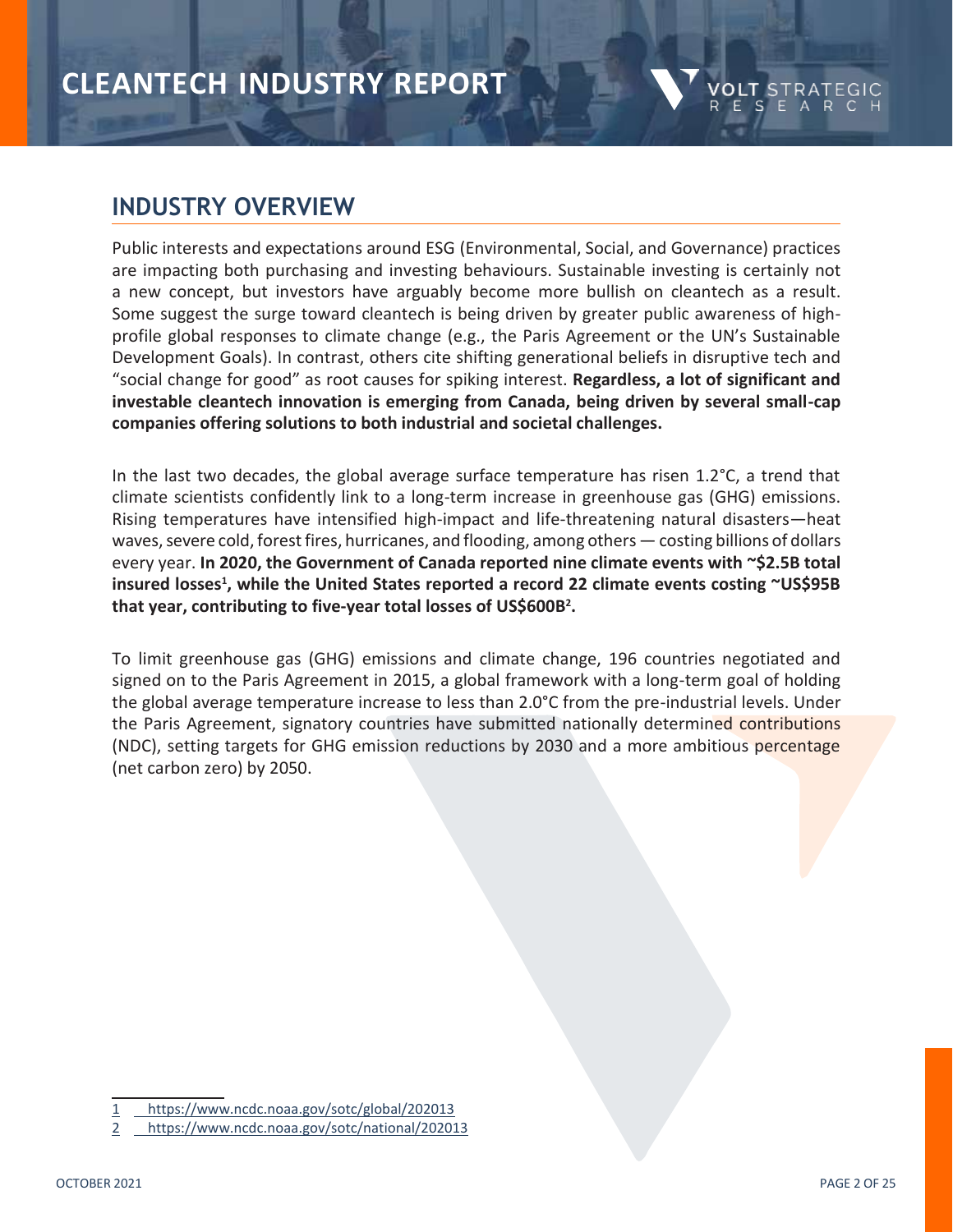In the United States, the Biden administration has set a national 2030 GHG emissions target of 50-52% below 2005 levels and achieve carbon neutrality by 2050<sup>3</sup>. Key policy areas the US intends to promote and fund include making electricity 100% carbon-free by 2035; investing in innovation and incentivizing a greener workforce; modernizing the transportation and infrastructure sector, supporting renewables/alternative energy sources, and enhancing carbon sinks and other methods that significantly promote carbon sequestration. California has announced bans on the sale of new cars with internal combustion engines (ICEs) by 2035.<sup>4</sup> Similar to the U.S., Canada's enhanced NDC plan targets GHG emission cuts of 40-45% below the 2005 level by 2030, and to reach net-zero by 2050. Canada has also set a 2035 ban on ICEs<sup>5</sup> . **Both Canada and the US are expanding extended producer responsibility (EPR) programsin which companies are given significant financial and/or physical responsibilities for the treatment of post-consumer products.**

Moving towards a more circular economy and pushing to improve annual greenhouse gas emissions has no doubt helped stimulate cleantech innovation. And with this innovation comes a greenfield of investment opportunity to reduce pressure on the environment by limiting annual [greenhouse](http://www.europarl.europa.eu/news/en/headlines/priorities/climate-change/20180301STO98928/greenhouse-gas-emissions-by-country-and-sector-infographic) gas emissions that considers the lifecycle of products and resources.

### **The Canadian Cleantech Opportunity**

**Just as ESG has helped drive corporate interest in identifying and incorporating cleantech solutions into business best practices, public policymakers across North America and around the globe are making decisions that are shaping industry regulations and investment across the cleantech economy.** Key focus areas for cleantech adoption include:

- Renewable/Low Carbon Energy Sources
- Batteries and Charging Technologies
- Carbon Capture
- Waste Management
- Waste Treatment and Conversion

Financial markets, too, reflect the growing focus on a greener economy. Green bonds, IPOs, and private placements in cleantech now readily compete with other sectors in many global economies, while improvements in the transparency and standardization of ESG reporting help to support such investments.

ESEA

<sup>3</sup> [https://www.whitehouse.gov/briefing-room/statements-releases/2021/04/22/fact-sheet-president-biden](https://www.whitehouse.gov/briefing-room/statements-releases/2021/04/22/fact-sheet-president-biden-sets-2030-greenhouse-gas-pollution-reduction-target-aimed-at-creating-good-paying-union-jobs-and-securing-u-s-leadership-on-clean-energy-technologies/)[sets-](https://www.whitehouse.gov/briefing-room/statements-releases/2021/04/22/fact-sheet-president-biden-sets-2030-greenhouse-gas-pollution-reduction-target-aimed-at-creating-good-paying-union-jobs-and-securing-u-s-leadership-on-clean-energy-technologies/) [2030-greenhouse-gas-pollution-reduction-target-aimed-at-creating-good-paying-union-jobs-and](https://www.whitehouse.gov/briefing-room/statements-releases/2021/04/22/fact-sheet-president-biden-sets-2030-greenhouse-gas-pollution-reduction-target-aimed-at-creating-good-paying-union-jobs-and-securing-u-s-leadership-on-clean-energy-technologies/)[securing-u-s-](https://www.whitehouse.gov/briefing-room/statements-releases/2021/04/22/fact-sheet-president-biden-sets-2030-greenhouse-gas-pollution-reduction-target-aimed-at-creating-good-paying-union-jobs-and-securing-u-s-leadership-on-clean-energy-technologies/) [leadership-on-clean-energy-technologies/](https://www.whitehouse.gov/briefing-room/statements-releases/2021/04/22/fact-sheet-president-biden-sets-2030-greenhouse-gas-pollution-reduction-target-aimed-at-creating-good-paying-union-jobs-and-securing-u-s-leadership-on-clean-energy-technologies/)

<sup>4</sup> [https://www.gov.ca.gov/2020/09/23/governor-newsom-announces-california-will-phase-out-gasoline](https://www.gov.ca.gov/2020/09/23/governor-newsom-announces-california-will-phase-out-gasoline-powered-cars-drastically-reduce-demand-for-fossil-fuel-in-californias-fight-against-climate-change/)[pow-](https://www.gov.ca.gov/2020/09/23/governor-newsom-announces-california-will-phase-out-gasoline-powered-cars-drastically-reduce-demand-for-fossil-fuel-in-californias-fight-against-climate-change/) [ered-cars-drastically-reduce-demand-for-fossil-fuel-in-californias-fight-against-climate-change/](https://www.gov.ca.gov/2020/09/23/governor-newsom-announces-california-will-phase-out-gasoline-powered-cars-drastically-reduce-demand-for-fossil-fuel-in-californias-fight-against-climate-change/)

<sup>5</sup> [https://www.canada.ca/en/environment-climate-change/news/2021/07/government-of-canada-confirms](https://www.canada.ca/en/environment-climate-change/news/2021/07/government-of-canada-confirms-ambitious-new-greenhouse-gas-emissions-reduction-target.html)[ambi-](https://www.canada.ca/en/environment-climate-change/news/2021/07/government-of-canada-confirms-ambitious-new-greenhouse-gas-emissions-reduction-target.html) [tious-new-greenhouse-gas-emissions-reduction-target.html](https://www.canada.ca/en/environment-climate-change/news/2021/07/government-of-canada-confirms-ambitious-new-greenhouse-gas-emissions-reduction-target.html)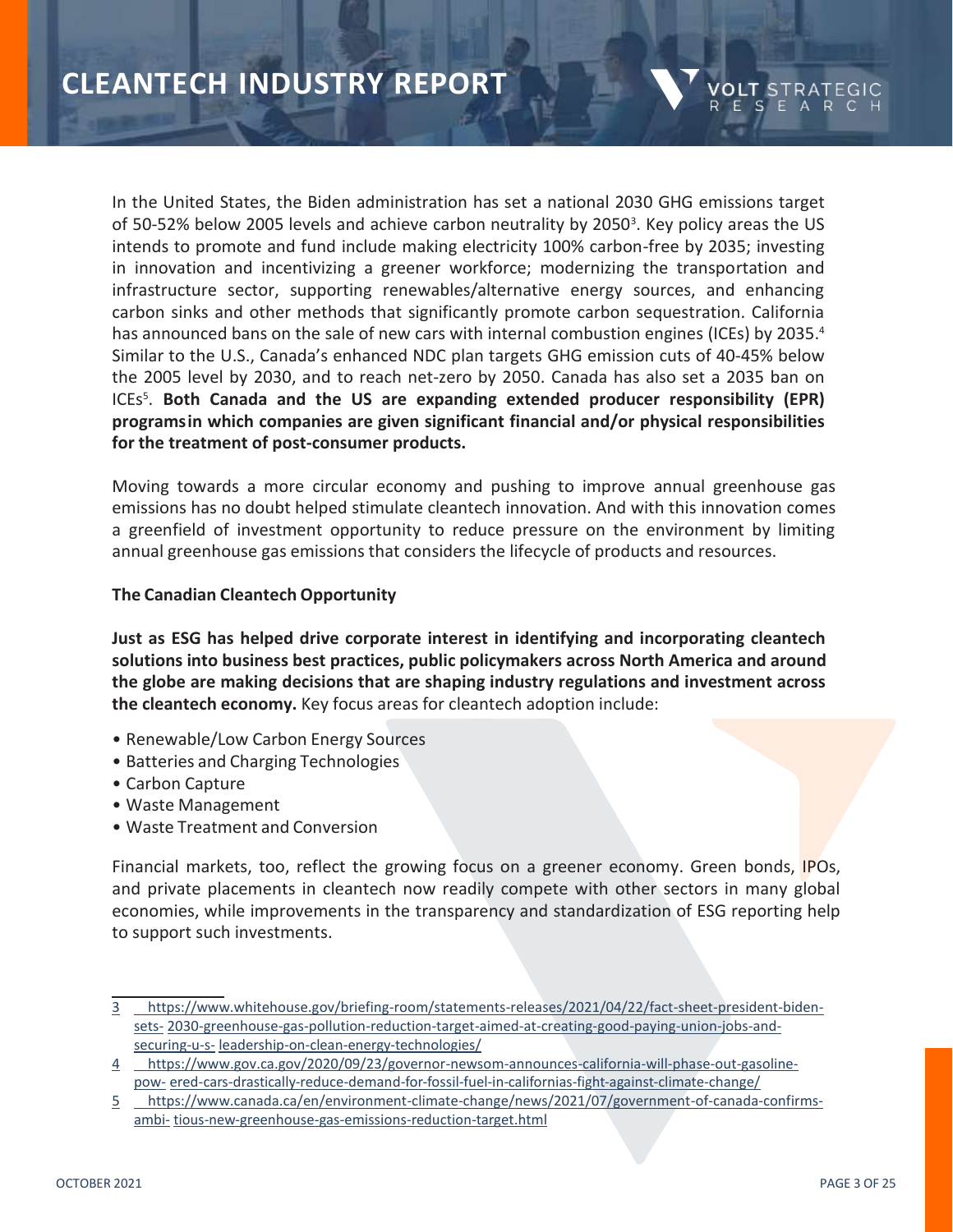

In Canada, it is estimated that the federal Government will need to invest \$128B in the next ten years to achieve the 2030 carbon emission reduction targets<sup>6</sup>. The Government's continued investments in sustainability initiatives at both national and local levels foster a healthy investment ecosystem for institutional and retail investors. It is worth highlighting that the Canadian Responsible Investing (RI.) Assets have risen 7 times in four years, from \$459B in 2016 to \$3.2T in 2019, forming approximately 62% of the total Canadian AUM in 2019.

**Investors are increasingly optimistic as they consider how best to integrate ESG and select cleantech opportunities into their financial holdings.** Businesses that can showcase sound ESG practices are favourably positioned with investors and are often rewarded with greater access to capital as countries pledge to reach net-zero targets in the coming years. **The shift from carbon economies to carbon neutrality is indeed in full swing.**

*Note: Unless stated otherwise \$ represents Canadian Dollars.*

<sup>6</sup> <https://smith.queensu.ca/insight/content/the-price-tag-for-clean-growth-in-canada.php>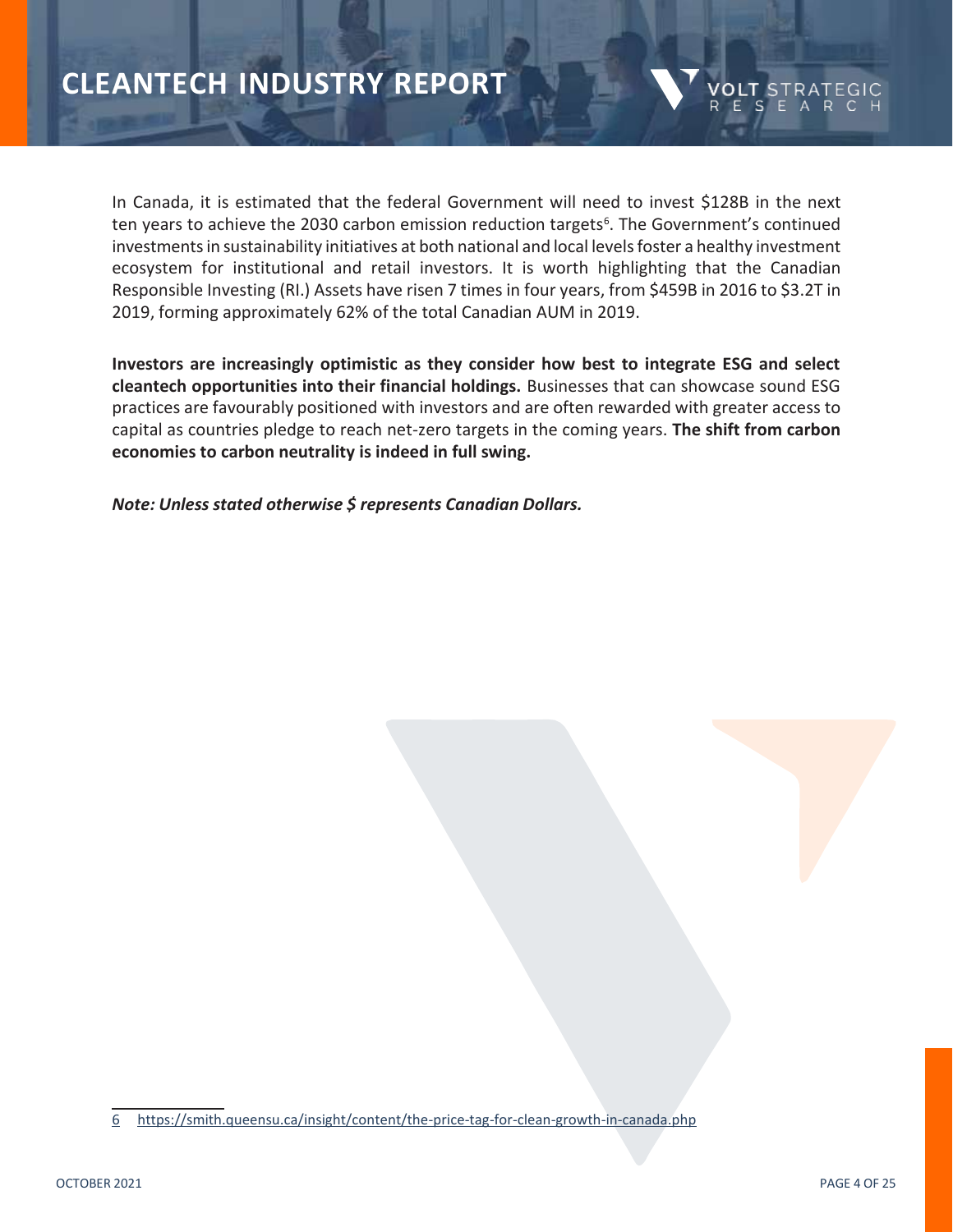

"The climate is like a bathtub that's slowly filling up with water. Even if we slow the flow of water to a trickle, the tub will eventually fill up and water will come spilling out onto the floor. That's the disaster we have to prevent. Setting a goal to only reduce our emissions but not eliminate them—won't do it."

**— Bill Gates, How to Avoid a Climate Disaster: The Solutions We Have and the Breakthroughs We Need**

> "The point is that when we focus on all three things at once—technology, policies, and markets—we can encourage innovation, spark new companies, and get new products into the market fast."

**— Bill Gates, How to Avoid a Climate Disaster: The Solutions We Have and the Breakthroughs We Need**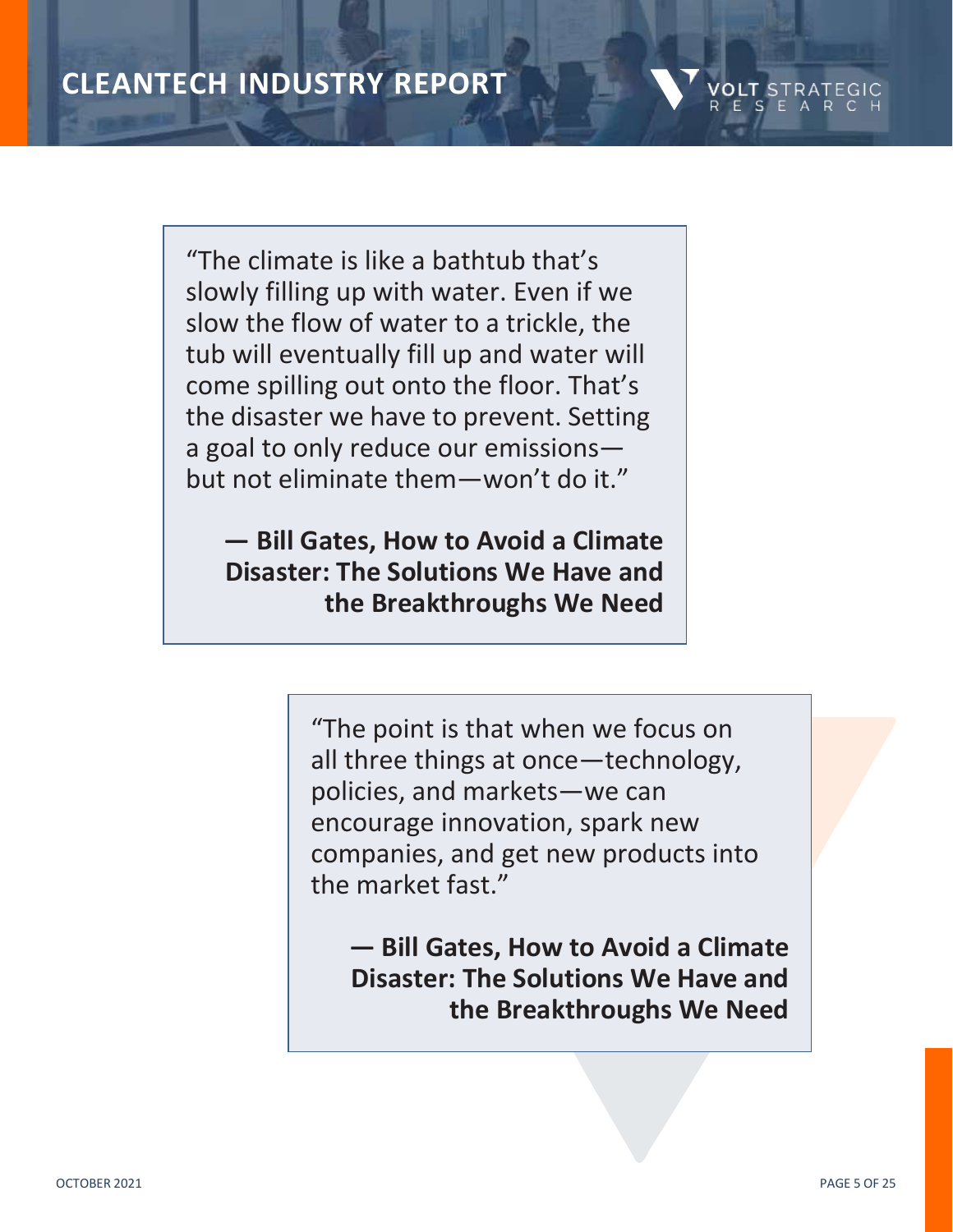# **TABLE OF CONTENTS**

| 2. |  |
|----|--|
|    |  |
|    |  |
|    |  |
|    |  |
| 3. |  |
|    |  |
|    |  |
|    |  |

**VOLT** STRATEGIC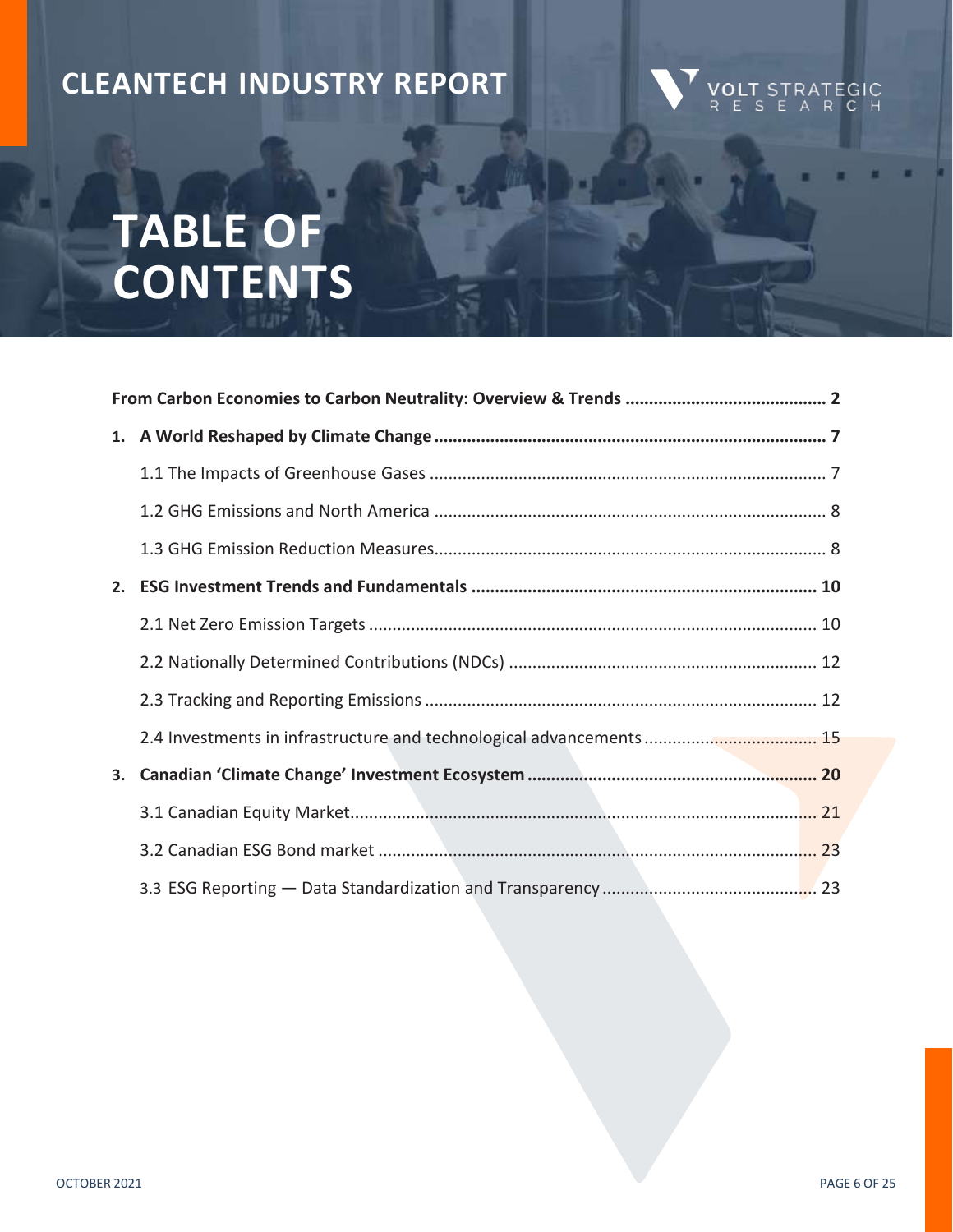

### **FROM CARBON ECONOMIES TO CARBON NEUTRALITY: OVERVIEW & TRENDS**

### **1. A WORLD RESHAPED BY CLIMATE CHANGE**

### **1.1 THE IMPACTS OF GREENHOUSE GASES**

The Industrial Revolution reshaped our world, and that includes Earth's climate. Our planet now has a surplus of  $CO<sub>2</sub>$  and other forms of so-called greenhouse gases (GHGs) in its atmosphere, that includes methane (CH<sub>4</sub>), nitrous oxide (N<sub>2</sub>O), and chlorofluorocarbons (CFC). This imbalance of GHGs has led to a global climate change crisis.

According to a 2020 World Meteorological Organization report, the concentration of CO<sub>2</sub>, (which accounts for about 74% of total GHG emissions), methane (7.3%), and nitrous oxide have now risen +148%, +260%, and +123% respectively from pre-industrial levels (Exhibit 1).<sup>7</sup> The continuous increase in GHGs has led, in the last two decades alone, to a 1.2°C increase in the average global temperature, intensifying life-altering natural disasters like heat waves, severe cold, forest fires, hurricanes, flooding, and drought.

**These disasters cost billions of dollars every year. Just in 2020, the Government of Canada reported nine climate events with approximately \$2.5B total insured losses, while the US recorded 22 climate events worth ~US\$95B in losses, contributing to five-year total losses of US\$600B<sup>8</sup> .**



### **Exhibit 1: Global CO2 (Left) and CH<sup>4</sup> (Right) Concentration, 2018**

*Source: ourworldindata.org*

<sup>7</sup> [https://library.wmo.int/doc\\_num.php?explnum\\_id=10618](https://library.wmo.int/doc_num.php?explnum_id=10618)

<sup>8</sup> <https://www.ncdc.noaa.gov/sotc/global/202013>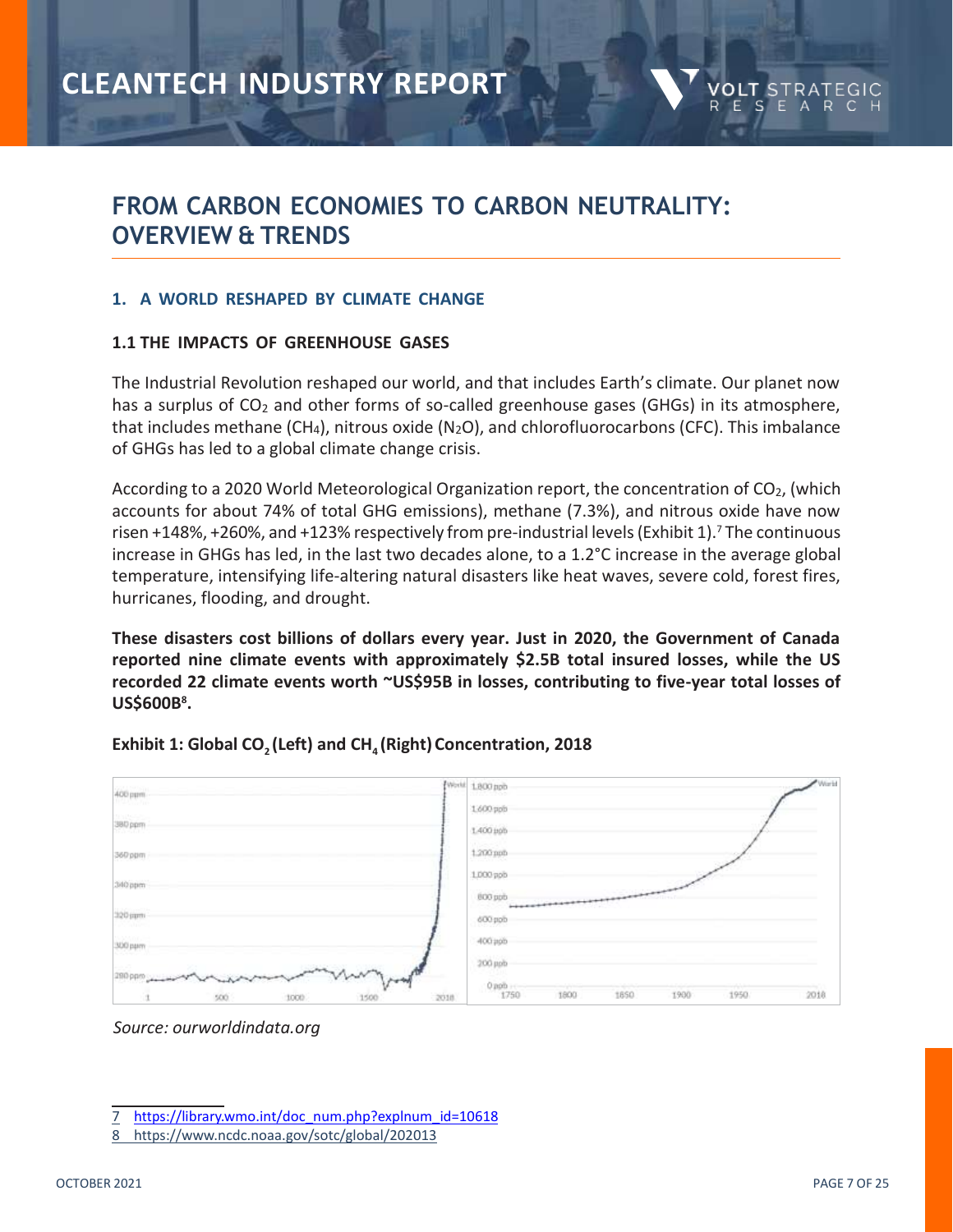

#### **1.2 GHG EMISSIONS AND NORTH AMERICA**

North America contributed  $\sim$ 30% to the total global CO<sub>2</sub> emissions of 36.4B tons in 2019. The US alone contributed ~25%, which is also the US's long-term average contribution to the accumulated GHG in the environment worldwide (Exhibit 3). The industrial sources contributing to GHG emissions vary from region to region (Exhibit 2). However, the transportation sector (25- 35% of the total emission) remains at the top in most cases due to the burning of fossil fuels to operate the vehicles. In Canada, the Oil and Gas sector is the second major contributor due to exploration and production facilities, followed by buildings, heavy industry, and agriculture. In the US, however, electricity generation is the second-largest contributor, serving other significant sectors like transportation, industrials, residential and commercial usage, and agriculture. Definitely classifying emissions sources is a challenge due to interdependencies between industries (Exhibit 2).

#### **1.3 GHG EMISSION REDUCTION MEASURES**

A wide range of emission control measures are applied in the economy. In broad terms, they fall into three categories:

- **• Energy efficiency:** Use of energy-efficient devices, emission control, and efficient logistic planning, among others
- **• Use of cleaner energy supply alternatives:** Use of renewable and alternative energy sources versus fossil fuels
- **• Reduction in and/or reuse of waste:** Includes recycling waste to produce materials instead of net-new resource extraction, particularly fossil fuels for plastics



#### **Exhibit 2: GHG Emission - By Source, 2019**

*Source: Volt Strategic Research, EPA, Environment and Climate Change Canada 2021 report*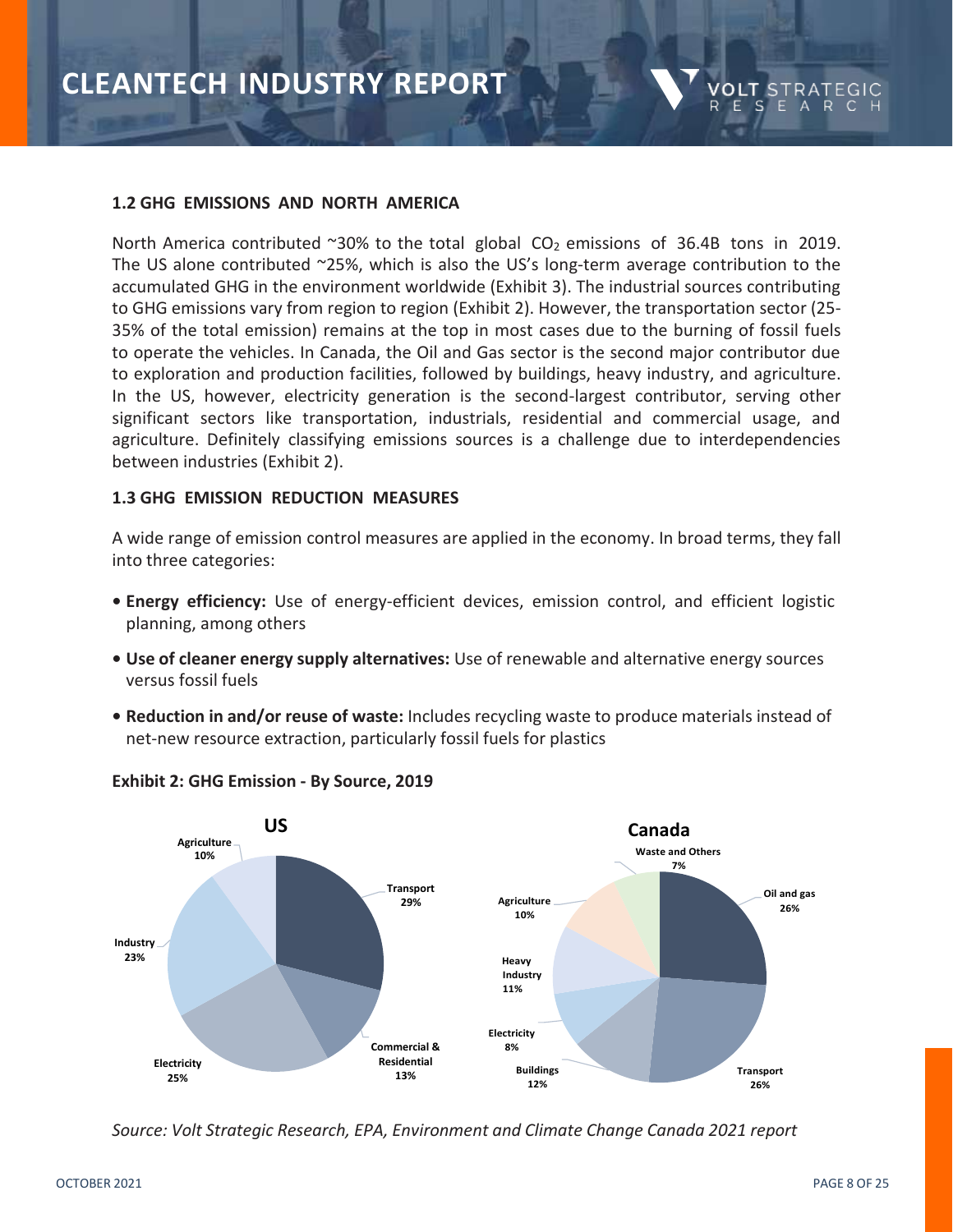### **Exhibit 3: Major CO<sup>2</sup> Contributors, 2019**







*Source: ourworldindata.org*

**VOLT** STRATEGIC<br>RESEARCH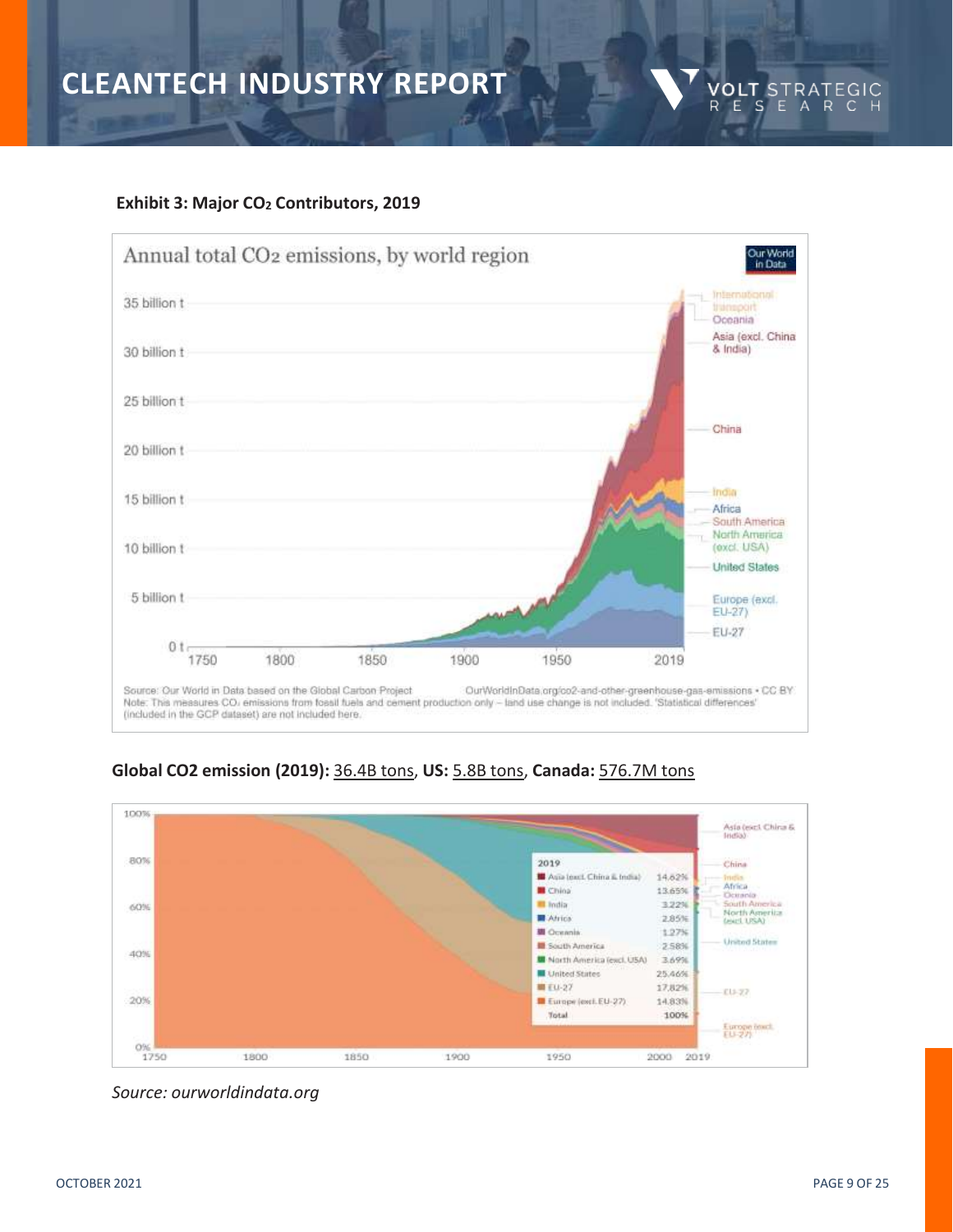

#### **2. ESG INVESTMENT TRENDS AND FUNDAMENTALS**

Bloomberg estimates Global ESG assets to reach US\$53T by 2025, ~one-third of the total global projected AUM. ESG markets will be shaped broadly by GHG emissions targets and the infrastructure investments that will be required to achieve them. This section of the report examines trends that are shaping the industry.

### **2.1 NET ZERO<sup>9</sup> EMISSION TARGETS**

GHGs remain in the atmosphere for hundreds of years, thus requiring long-lasting, efficient plans to mitigate the consequences of more than 100 years of environmental negligence. There is also global economic risk: **According to research from Swiss Re, global GDP could lose 11-18% of its value by 2050 if net-zero emission targets as set by the Paris Agreement are not met.<sup>10</sup>**

The Paris Agreement<sup>11</sup>, adopted in 2015 by nearly 200 countries, provides a global framework to limit climate change by holding the global average temperature increase by 2100 to less than 2.0°C from pre-industrial levels. Signatory countries have submitted their nationally determined contributions (NDCs) under the Paris Agreement to reduce their carbon emission to a target percentage by 2030 and a more ambitious percentage (net carbon zero) by 2050.

The 'Emission Gap Report 2020'<sup>12</sup> highlights that the emission targets determined by the unconditional NDCs, will still lead to a temperature increase of 3.2°C between 2000 and 2100, of which 1.2°C has already occurred in the last two decades. The full implementation of more ambitious conditional NDCs, which are contingent on certain conditions as decided by the individual countries, will increase by 2.0°C. (Exhibit 4)

While the Paris Agreement has brought global economies together to fight climate change–70% of global GDP and total emissions are covered by net-zero emission commitment by 2050 (China:  $2060$ <sup>13</sup> — some suggest that many countries, especially the top emitters like the US and China, have a high probability of missing their NDC targets, putting additional pressure on other global economies. Western countries and private industries will likely face mounting pressure to reprioritize investment and achieve more ambitious GHG emission targets.

<sup>9</sup> Achieving net-zero emissions means the economy either emits no greenhouse gas emissions or offsets its emissions, for example, through actions such as tree planting or employing technologies that can capture carbon before it is released into the air. – Source: Government of Canada, Canada.ca

<sup>10</sup> https://www.swissre.com/dam/jcr:e73ee7c3-7f83-4c17-a2b8-8ef23a8d3312/swiss-re-institute-expertise-publication-economics-of-climate-change.pdf

<sup>11</sup> <https://s3.documentcloud.org/documents/2646274/Updated-l09r01.pdf>

<sup>12</sup> <https://www.unep.org/interactive/emissions-gap-report/2020/>

<sup>13</sup> [https://iea.blob.core.windows.net/assets/0716bb9a-6138-4918-8023-cb24caa47794/NetZeroby2050-ARoad](https://iea.blob.core.windows.net/assets/0716bb9a-6138-4918-8023-cb24caa47794/NetZeroby2050-ARoadmapfortheGlobalEnergySector.pdf)[mapfortheGlobalEnergySector.pdf](https://iea.blob.core.windows.net/assets/0716bb9a-6138-4918-8023-cb24caa47794/NetZeroby2050-ARoadmapfortheGlobalEnergySector.pdf)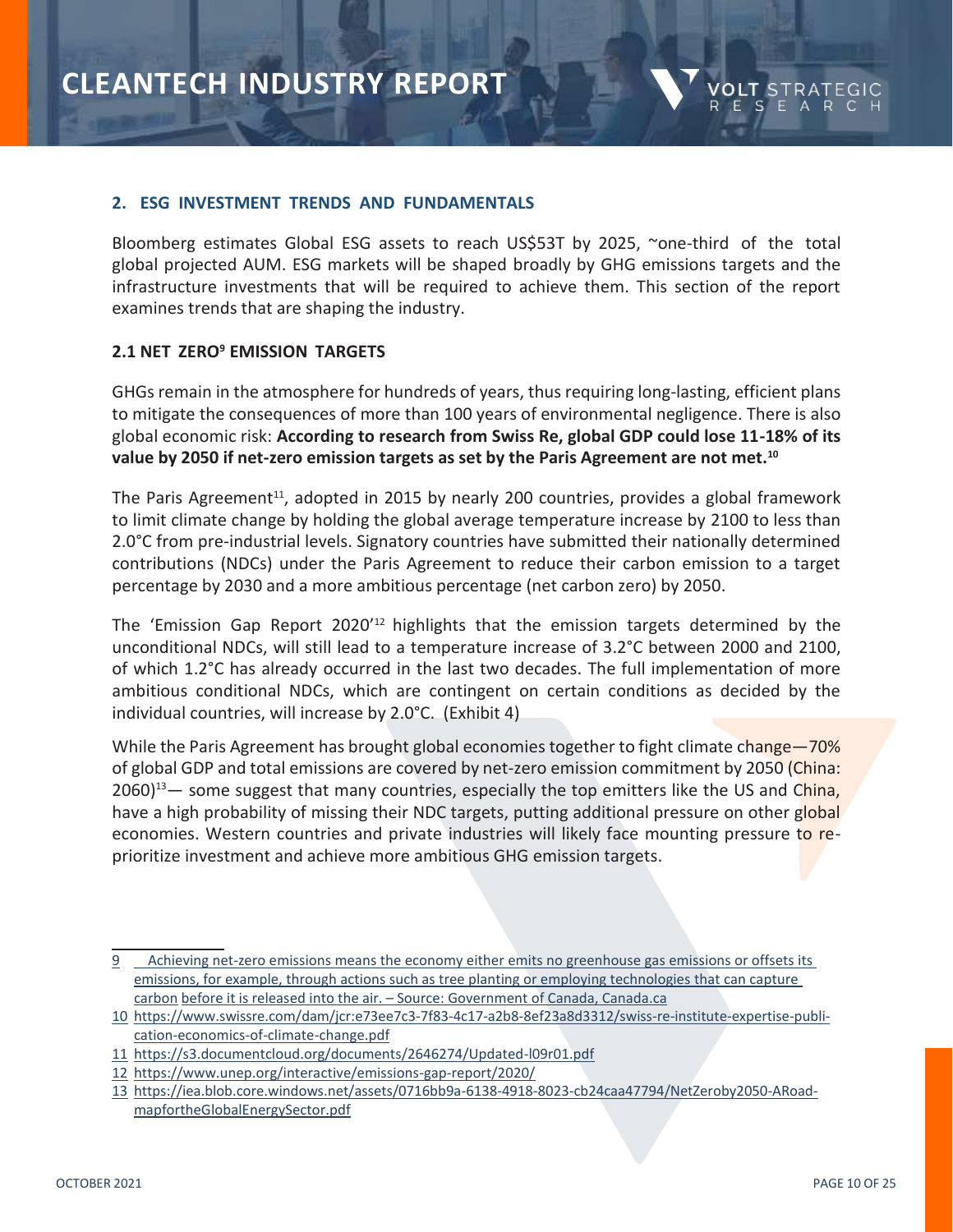

### **Exhibit 4: Global CO<sup>2</sup> (Left) and CH<sup>4</sup> Concentration, 2018**



*Source: Emission Gap Report, 2020, United Nations Environment Program (UNEP)*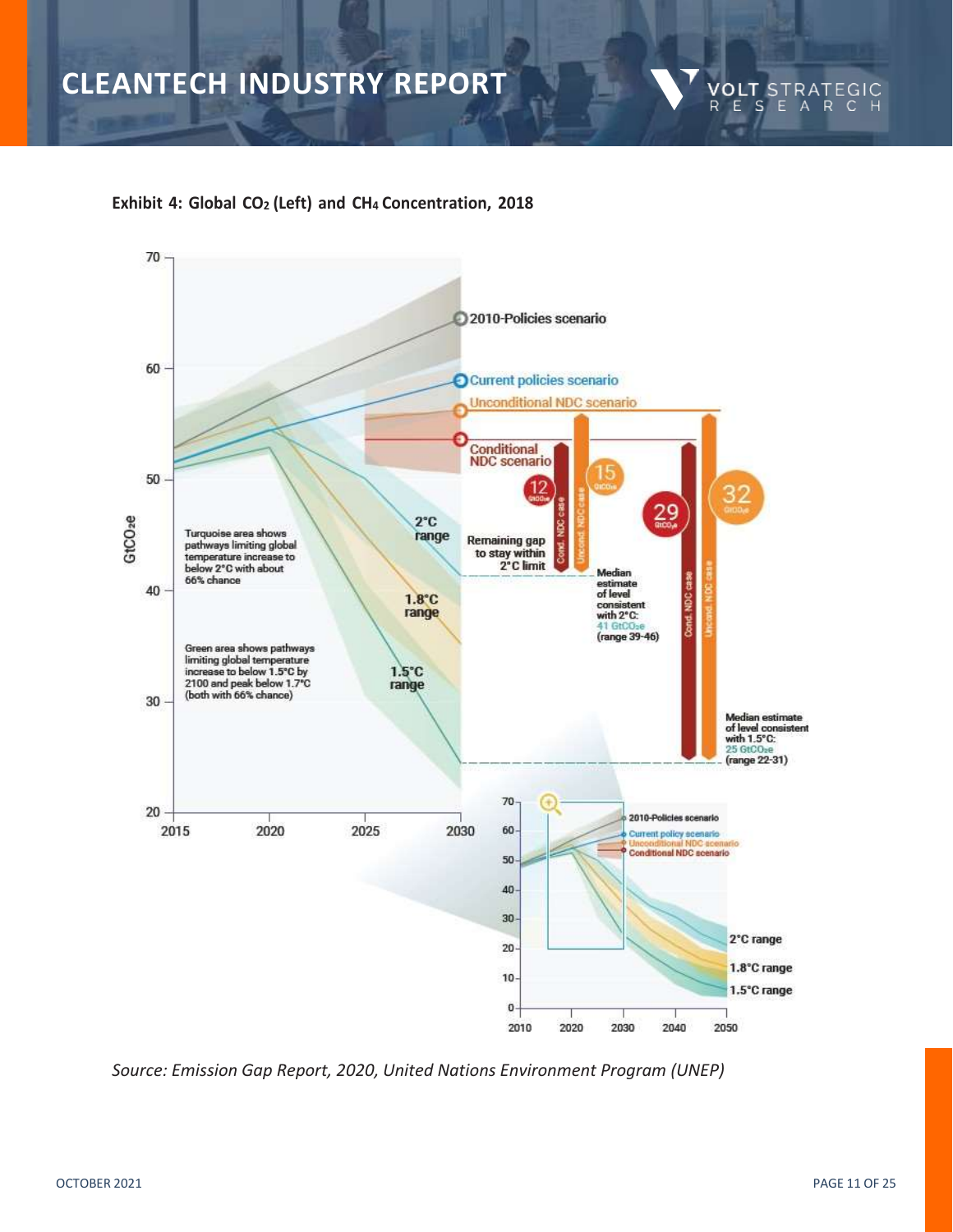

### **2.2 NATIONALLY DETERMINED CONTRIBUTIONS (NDCS)**

Under the Biden administration, the US has set a national target to reduce GHG emissions 50- 52% below 2005 levels by 2030 and achieve carbon neutrality by 2050. Like the US, Canada's enhanced NDC plan aims to achieve emission cuts of 40-45% below the 2005 level by 2030 and achieve net-zero emissions by 2050. The Government of Canada has already invested over \$100B toward climate action and clean growth since 2015, with approximately \$60B invested between 2015 and 2019 and nearly \$53.6B invested in less than 12 months since October 2020.<sup>14</sup>

Elsewhere in the world, the United Kingdom and European Union nations have more ambitious emission reduction targets. The UK aims to reduce emissions by 78% by 2035, while the EU seeks to reduce by 55% below 1990 levels by 2030.<sup>15</sup> Countries in Asia are the most significant contributors to global GHG emissions, with  $1/3^{rd}$  of the world's total emissions coming from China and India. China's emissions have tripled in the last three decades, and the Government has vowed to peak the emissions by 2030 to reach net-zero by 2060.

For a country to reach its NDCs, policies must be implemented at the federal, state, municipal, and even household levels. This requires investing in innovation, infrastructure, and implementation**,** creating both incentive systems and penalties for individuals, private corporations, and public sector entities**,** devising and adopting transparent and uniform emission and ESG reporting standards, among others, for direct and indirect emissions.

### **2.3 TRACKING AND REPORTING EMISSIONS**

Greenhouse Gases Protocol (GHGP), created by World Resources Institute (WRI) and World Business Council for Sustainable Development (WBCSD), aims at standardizing corporate accounting and reporting emissions for businesses and governments. The protocol has three scopes to differentiate between direct and indirect emission sources:

**Scope 1: Direct GHG emissions:** Direct GHG emissions occur from sources owned or controlled by the company, for example, emissions from combustion in owned or controlled boilers, furnaces, vehicles, etc.; emissions from chemical production in owned or controlled process equipment.

**Scope 2: Electricity indirect GHG emissions:** Scope 2 accounts for GHG emissions from the generation of purchased electricity consumed by the company. Purchased electricity is defined as electricity that is purchased or otherwise brought into the company's organizational boundary examples: Facilities where electricity is generated.

**Scope 3: Other indirect GHG emissions:** Scope 3 is an optional reporting category that allows for the treatment of all other indirect emissions. Scope 3 emissions are a consequence of the company's activities but occur from sources not owned or by the company. Example: Extraction and production of purchased materials; transportation of purchased fuels; and use of sold products and services.

<sup>14</sup> [https://www.canada.ca/en/services/environment/weather/climatechange/climate-plan/climate-plan-overview/](https://www.canada.ca/en/services/environment/weather/climatechange/climate-plan/climate-plan-overview/actions-healthy-environment-economy.html) [actions-healthy-environment-economy.html](https://www.canada.ca/en/services/environment/weather/climatechange/climate-plan/climate-plan-overview/actions-healthy-environment-economy.html)

<sup>15</sup> <https://www.bbc.com/news/world-europe-56828383>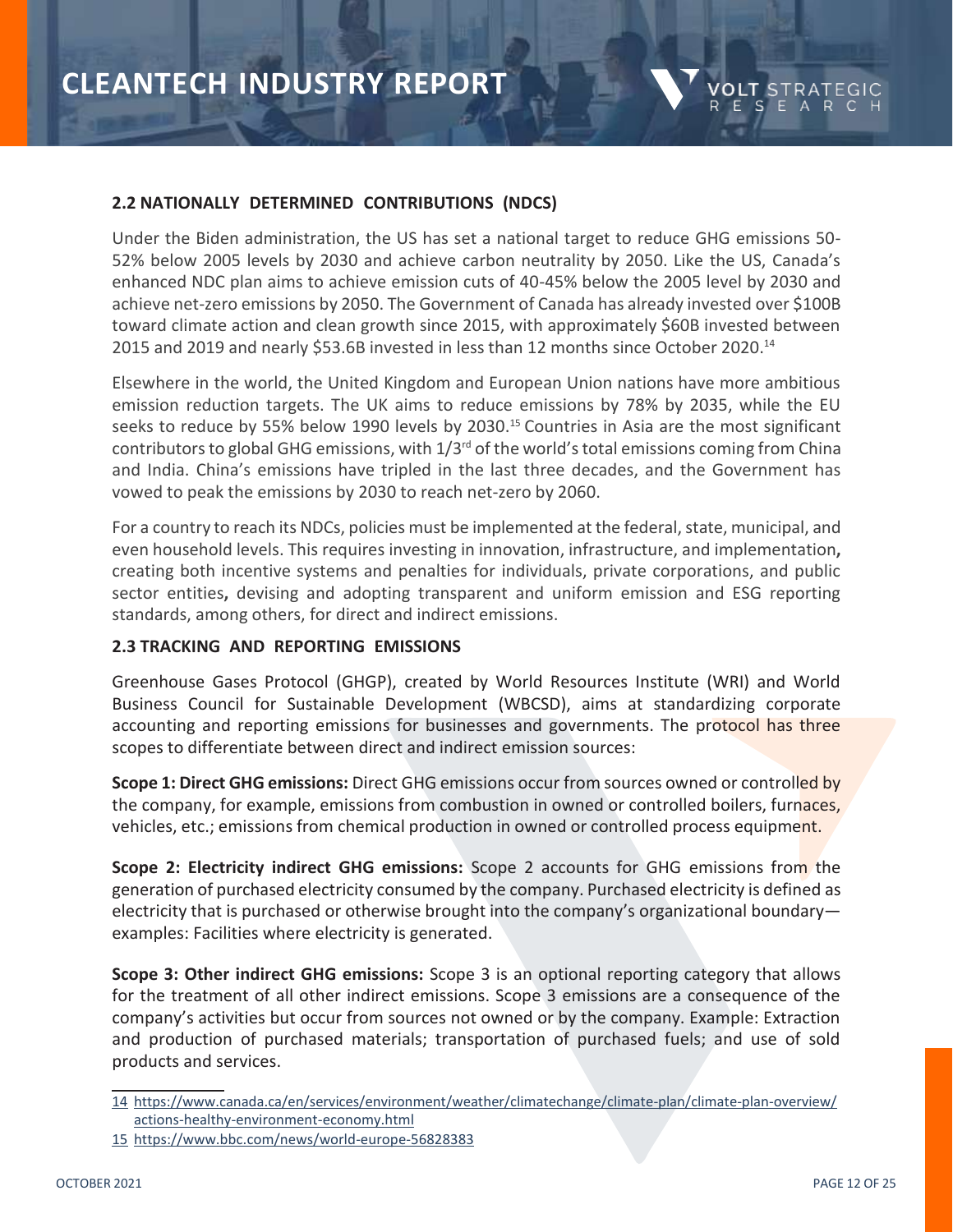As depicted in exhibit 6, Fuel Carbon Intensity is one factor that impacts a firm's GHG emissions. 'Fuel Carbon intensity' is a fuel's lifecycle, or "well-to-wheel", greenhouse gas emissions per unit of transportation energy delivered. The score is used under the GREET<sup>16</sup> model in the US and JEC WTW<sup>17</sup> reporting in Europe. **Fuel mix can be a crucial driver at reducing GHGs in organizations and at the national level. Renewable natural gas provides an alternative to fossil fuels with low to negative carbon intensity ratings.**

VOLT.

ESE

R

STRA

### **Exhibit 5: Carbon Intensity by Transportation Fuel**



*Source: California Air Associations Board (CARB)*

17 JEC WTW (the Joint Research Centre of the European Commission, Well to Wheel) evaluates GHG emissions and is used in Europe.

<sup>16</sup> GREET (Greenhouse gases, Regulated Emissions, and Energy use in Transportation) models emissions of the three traditional greenhouse gases (CO2, CH4 and N2O) and the criteria pollutants from transportation fuels used in the United States.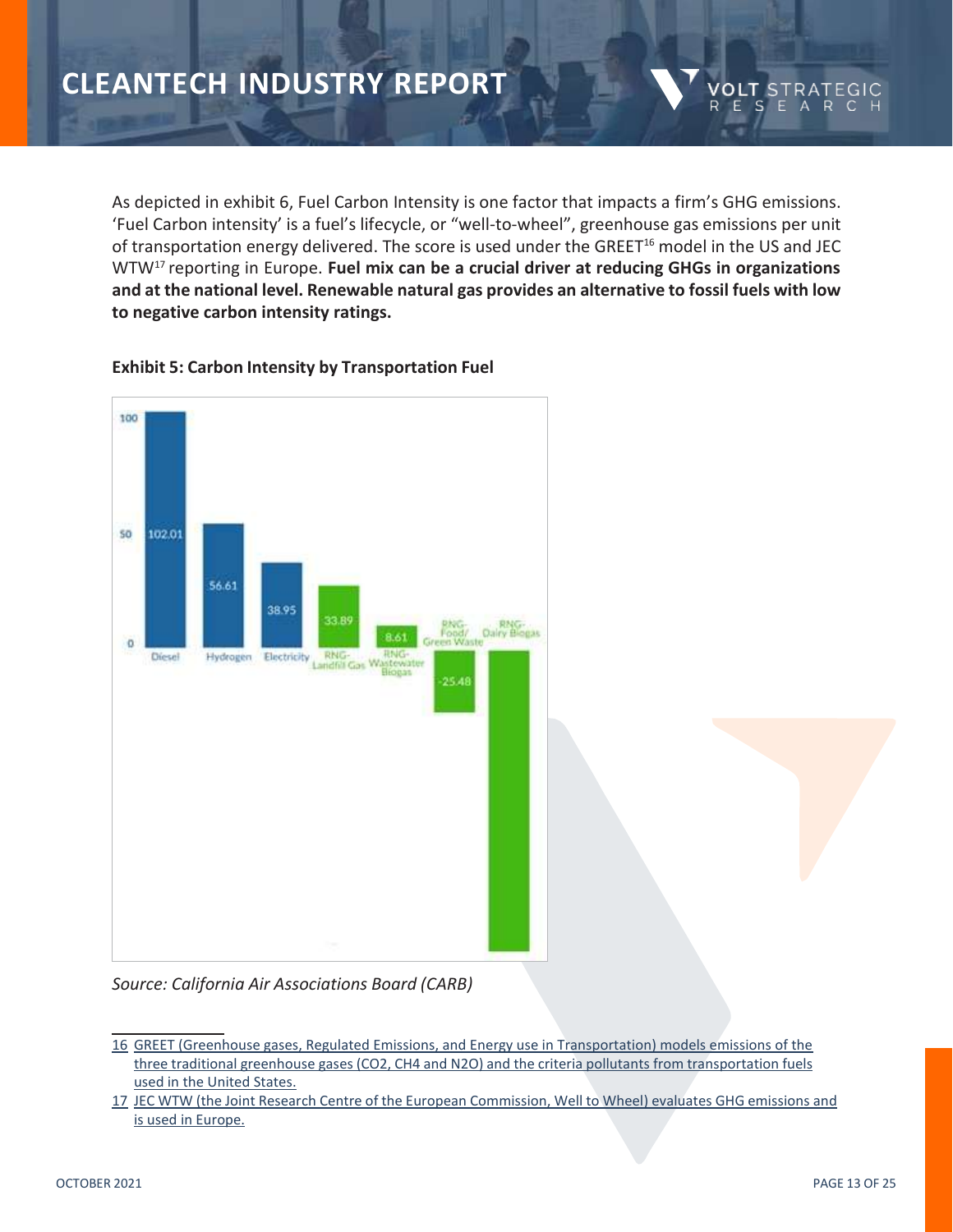### **Exhibit 6: Transportation Direct GHG Emission**



Carbon emission accounting allows for trading carbon offset credits either to meet minimum compliance or for voluntary requirements**. McKinsey expects voluntary carbon offset credit market alone to be more than US\$50B in 2030 as the demand for carbon credit goes up by 15x (exhibit 7) and would require technological and infrastructural development as a part of generating ethical carbon credit creation.**

Carbon trading is explained in the CNBC documentary: [VIDEO.](https://www.youtube.com/watch?v=FQSaoPPe2F0)

**VOLT** STRATEGIC<br>RESEARCH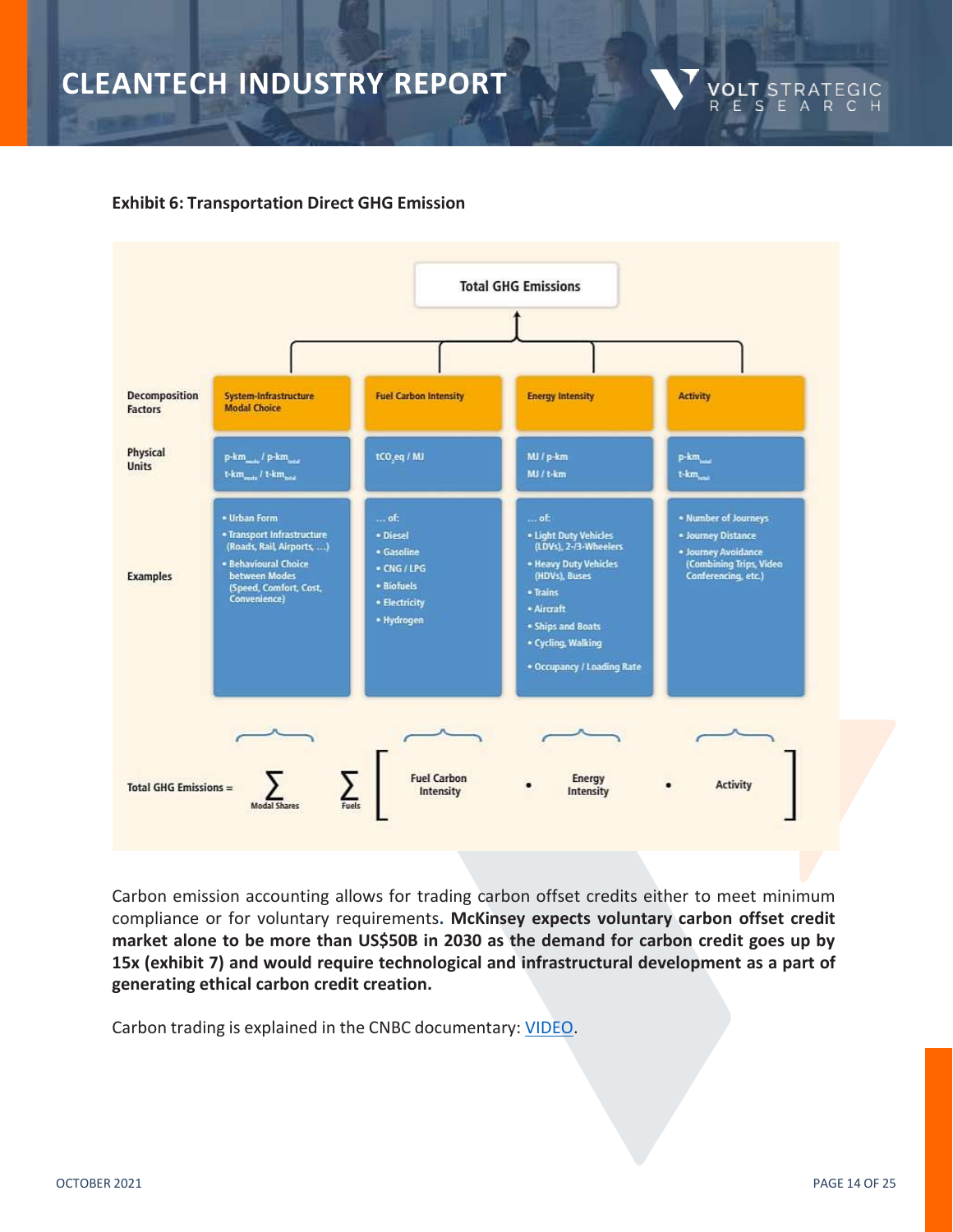

VOLT.

R

STRA

ESEARC

### **Exhibit 7: Voluntary Carbon Credit Demand Scenarios**

"These amounts reflect demand established by climate commitments of more than 700 large companies. They are lower bounds because they do not account for likely growth in commitments and do not represent all companies worldwide.

\*TSVCM = Taskforce on Scaling Voluntary Carbon Markets, These amounts reflect demand based on a survey of subject-matter experts in the TSVCM. PNGFS = Network for Greening the Financial System. These amounts reflect demand based on carbon-dioxide removal and sequestration requirements under the NGFS's 1.5°C and 2.0°C scenarios, Both amounts reflect an assumption that all carbon-dioxide removal and sequestration results from carbon credits purchased on the voluntary market (whereas some removal and sequestration will result from carbon credits purchased in compliance markets and some will result from efforts other than carbon-offsetting projects).

*Source: NGFC, TSVCM, McKinsey Sustainability*

### **2.4 INVESTMENTS IN INFRASTRUCTURE AND TECHNOLOGICAL ADVANCEMENTS**

**Renewable/Low-Carbon Energy Sources:** Moving away from fossil fuels as a primary source of energy to electricity generated by renewable and alternative energy sources remains a top priority. According to Global Affairs Canada's 2020-23 Departmental Sustainable Development Strategy, Canada will invest \$26.9B by the end of 2028 in funding for green infrastructure initiatives to reduce greenhouse gas emissions and improve climate resilience and environment quality. The investment includes coast-to-coast installation of EV chargers, natural gas stations, and hydrogen stations to transform the transportation sector. Globally, a more significant portion of the electricity is produced using low carbon and renewable energy sources than the total energy market (36.7% versus 15.7%, as shown in the exhibit below).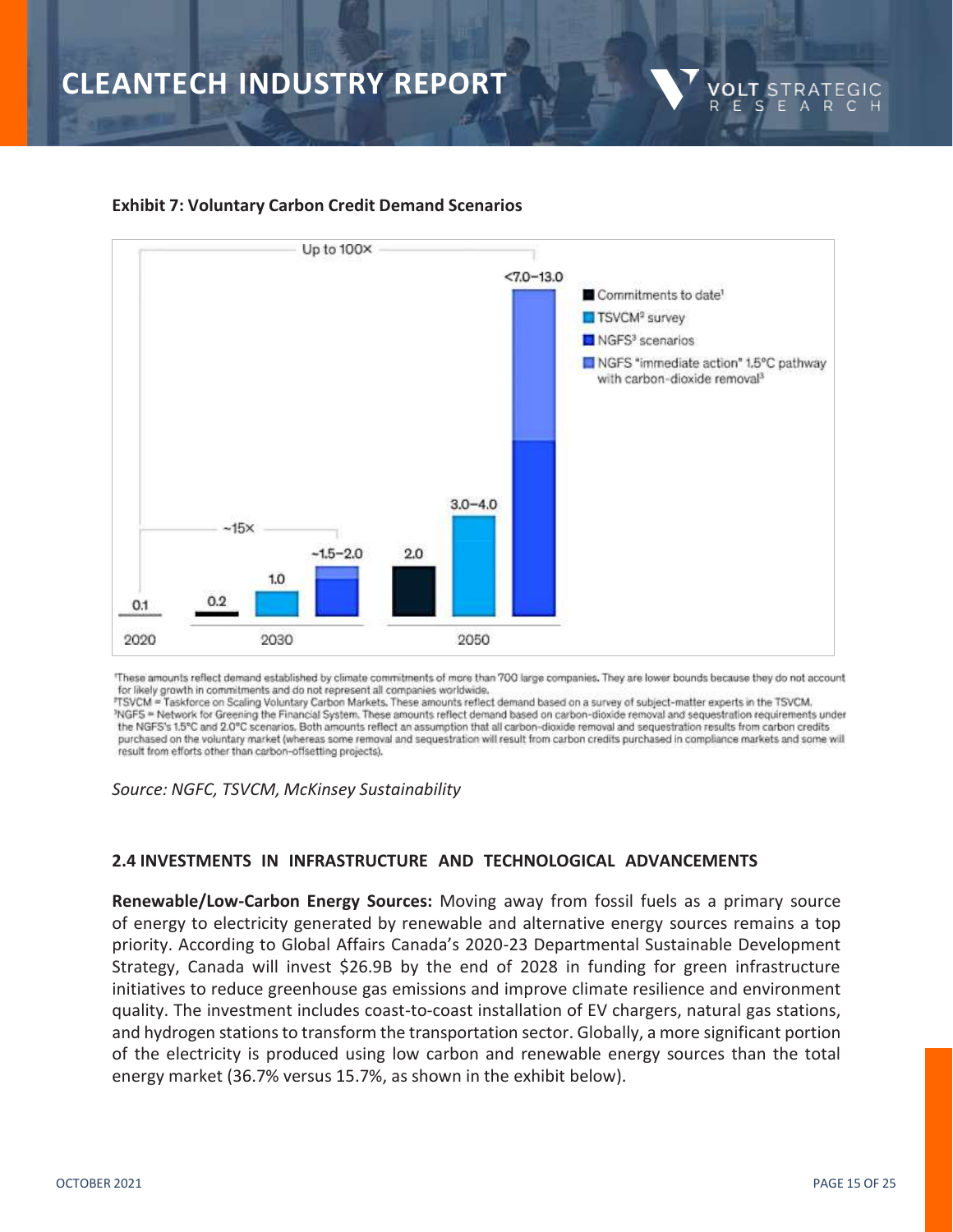### **Exhibit 8: Global Energy (and Electricity) Source Mix, 2019**

More than one-third of global electricity comes from Our World in Data low-carbon sources; but a lot less of total energy does



### *Source: OurWorldinData.org*

**Batteries and Charging Technologies:** We expect to see continuous improvement in battery technology and other power electronics systems to support consumer adoption of plug-in electric vehicles (PEVs) across the globe. We anticipate that with the advent of more advanced technology, batteries will continue to become lighter, smaller, more efficient, and require less time to charge. Canada has set a target of 2035 to phase out sales of combustion engine vehicles. In the US, California will phase out sales by 2035, but Washington and Hawaii as soon as 2030. The adoption of electric vehicles is expected to also support the adoption of renewable energy sources by sectors other than transportation. For example, vehicle-to-grid (V2G) technology is designed to help vehicles store and discharge energy from renewable sources like solar or wind sources, communicate with the power grid, and then deliver during peak demand to the stations.

### **Companies that we are watching include Calgary-based Exro Technologies; Vancouver-based Nano One Materials and Hillcrest Energy Technologies.**

**Carbon capture, utilization, and storage or sequestration (CCUS):** Typically, this technology includes removal of  $CO<sub>2</sub>$  directly at the source (AKA Flue Gas method) or from the atmosphere (AKA Direct Air Capture or DAC). Flue Gas method captures  $CO<sub>2</sub>$  using carbon absorption chemicals like ammonia from the industrial flue gases before it is released into the atmosphere. DAC, on the other hand, uses fans to pull in atmospheric air, that is then passed through absorbents to capture CO2, and finally releases clean air back into the environment. There are two different

**VOLT STRA** RESEARC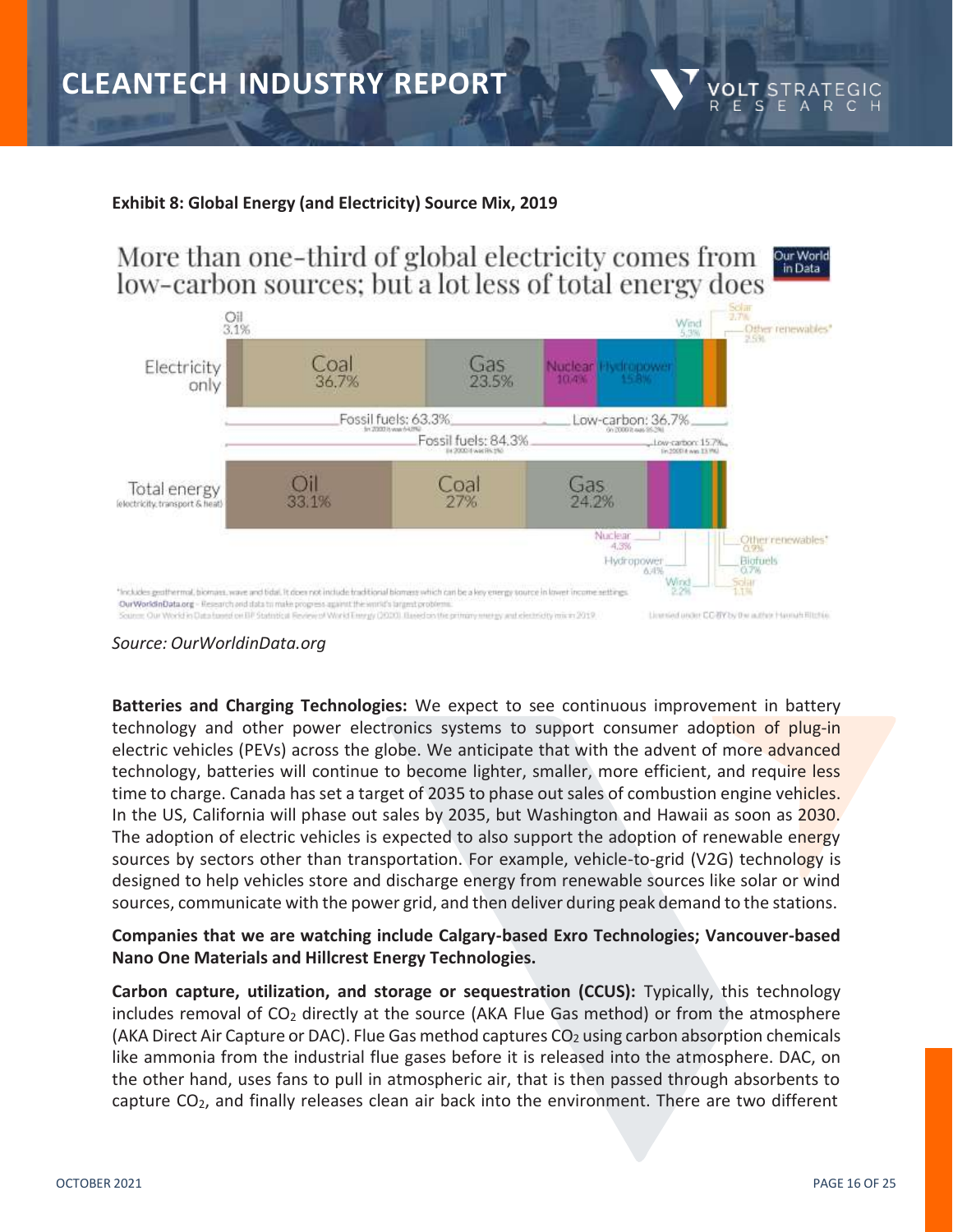methods to deal with the captured CO<sub>2</sub>: Carbon Capture and Storage (CCS) and Carbon Capture and Utilization (CCU). CCS technology takes the captured  $CO<sub>2</sub>$  and stores in the deep underground geological formations (Exhibit 9) whereas CCU utilizes  $CO<sub>2</sub>$  in manufacturing materials like plastics, textile or carbonated drinks.

Carbon capture technology remains expensive for large scale implementation. However, due to its promising outcomes, its development is gaining momentum. The IEA (International Energy Agency) has publicly stated that it expects carbon removal to play a key role in the transition to a net-zero energy system. And thrusting it into the current cultural zeitgeist, Elon Musk has announced his intent to donate US\$100M for the best carbon capture technology.

**Multiple Canadian companies are working on promising carbon capture technology, including the Vancouver-based Progressive Planet Inc., Calgary-based Carbonova Corp. and CleanO2 Carbon Capture Technologies Inc.; Toronto- based CO2 Gro Inc.; Ottawa-based Hyperion Global Energy Corp.; and Calgary-based Carbon Upcycling Technologies.**



**Exhibit 9: Carbon Capture Infographics**



VOLT STRATEGIC E S E A R C H

R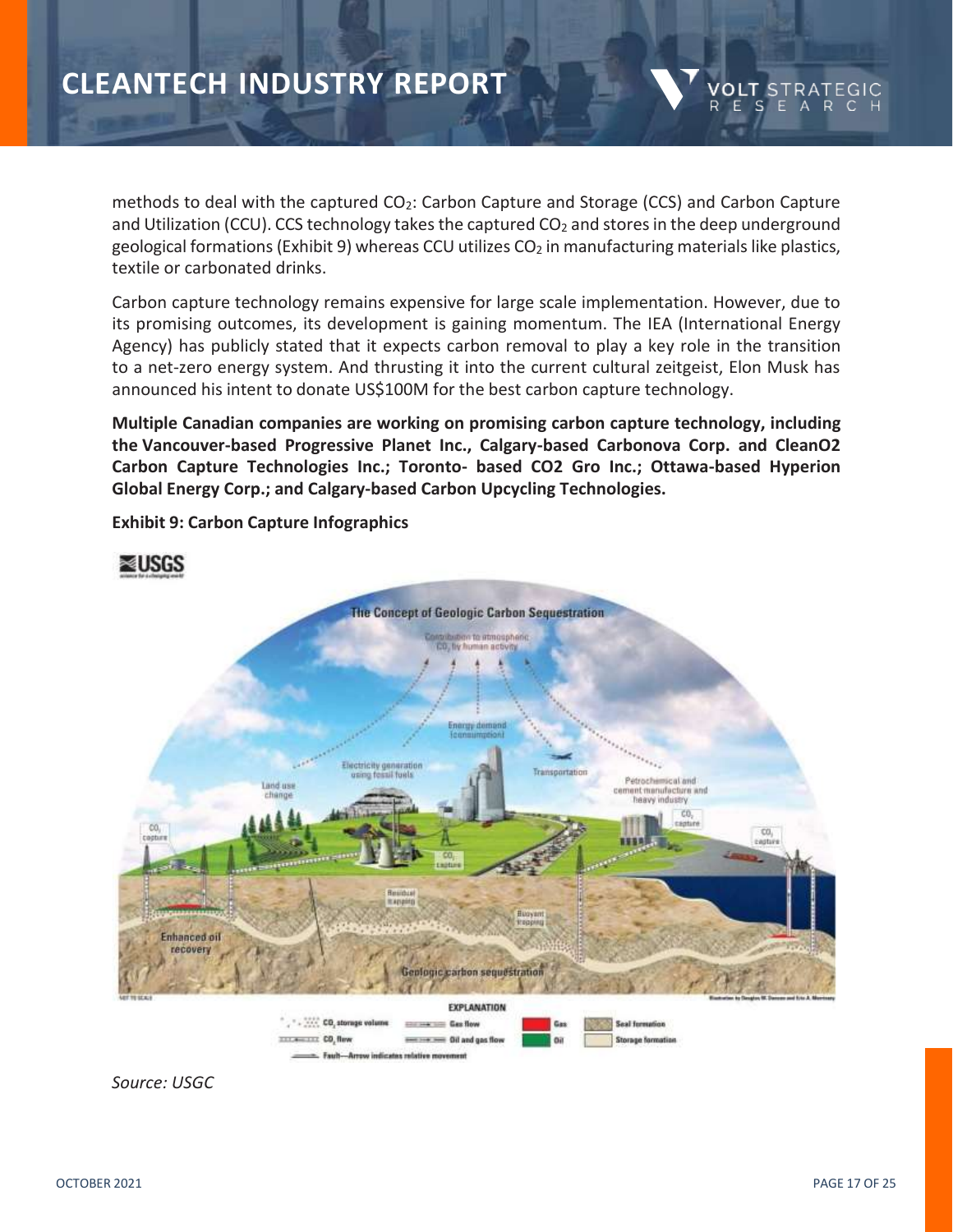**Waste Management:** The circular economy and more efficient uses of materials present new opportunities for reducing greenhouse gas emissions. With two billion tons of waste created annually, the disposal of waste continues to be a massive problem for most countries in the world. The waste management hierarchy has source reduction at the top, followed by re-use, then recycle/composting, then energy recovery, and, in the end, treatment and disposal.

According to a nationwide 2016 study, nearly 73% of Canada's 34M tons of municipal waste is disposed of in landfills or incineration facilities. In the US, 50% of that country's 292.4M tons of waste is sent to landfills annually, while 11.8% is combusted with energy recovery. The nondegradable waste accounted for  $\approx 36\%$  of the total nation waste in Canada in 2016 – primarily consisting of plastics, rubber, and building materials. The Canadian Government has laid out a detailed plan to achieve zero-plastic waste status by 2030. To support plastic waste reduction, prevent plastic pollution, and support the transition to a national circular plastics economy, in 2021, the Government announced \$1.3M to support five projects, followed by investing \$4.2M in 2020 to study plastic pollutants.

The five projects listed in the most recent announcement includes:

- **• Bluenose Coastal Action Foundation** to receive \$0.1M to study the link between single-use plastic pollution and microplastic accumulation, as well as provide strategies for preventing plastic pollution in Atlantic Canada
- **• Canadian Coalition for Green Healthcare** to receive \$0.25M to recycle personal protective equipment from hospitals and medical single-use plastic waste to keep them out of the environment
- **• Conference Board of Canada** to receive \$0.39M to conduct research and develop a convening platform to inform Canada's transition to a circular plastics economy
- Ontario Ministry of the Environment, Conservation, and Parks Ontario to receive \$0.25M to improve the management of compostable products and support the development of new standards for bioplastics
- **• Scout Environmental** to receive \$0.3M to develop a network that to be used to facilitate industry collaboration to reduce plastic waste

**Only 9% of Canadian plastic is estimated to be recycled, and 91% goes to landfills, waste-toenergy facilities, or the environment. The low recycling rates can be due to multiple reasons, including lack of sorting and recycling infrastructure, lack of demand for lower grade recycled plastic, and low virgin plastic prices.** This presents a vastscope forinnovation in sorting, recycling, upscaling, and 'plastics to energy' converters to support a circular economy and to reach zero plastic waste by 2030 target set by the Government.

### **Waste Treatment and Conversion Technologies: The waste treatment technologies are broadly classified as thermal and non-thermal.**

*Thermal waste treatment technologies* include incineration, pyrolysis, plasma, torrefaction, liquefaction, and gasification technologies. Incineration is simply burning the waste in the presence of oxygen to convert waste into ashes, water, and other gases that are either released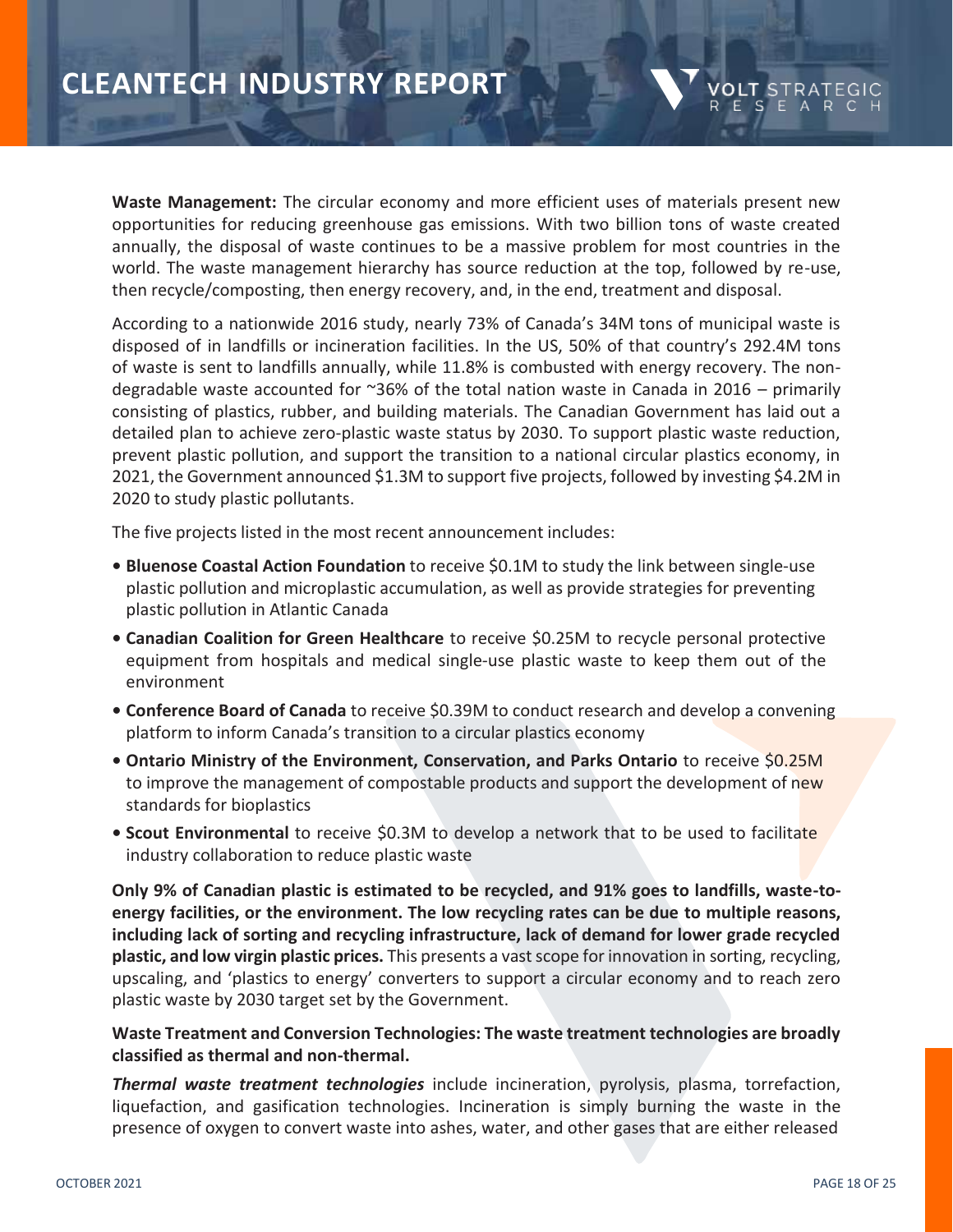in the environment or are treated to be safe before they enter the atmosphere. Incineration is an alternative to landfills with the advantage of reducing the volume of the waste by ~20x. Landfilling, on the other hand, is cheap and requires very little capital investment. There are around 26 publicly owned incinerators in Canada as of 2018, mostly in Alberta (14), 716 engineered landfills, and 736 dumpsites.

Pyrolysis, plasma, torrefaction, liquefaction, and gasification processes can be grouped asthermochemical waste-to-energy (WtE). **Pyrolysis is the most common WtE technology that burns the waste into energy or other valuable materials/metals, in the absence of oxygen, to decompose the waste to its elemental composition and then combining again in the presence of catalysts to get desired products.** Pyrolysis can treat any biomass, rubber, or plastic waste.

*Non-thermal waste treatment* includes biochemical processes to decompose biomass (e.g., paper, wood, yard waste, etc.) using anaerobic digestion, fermentation, or composting to recover biogas and valuable chemicals like ethanol, biodiesel, etc. There were 61 anaerobic digestion facilities and 576 composting facilities in 2018 across Canada. The non-biochemical non-thermal process includes mechanical sorting facilities to recover recyclable materials (895 sorting facilities as of 2018).

**Companies that we are watching include Red Deer, AB-based Cielo Waste Solutions, Sarnia, ON- based Aduro Clean Technologies, Montreal, QC-based Ecolomondo Corporation,Whitby, ON-based Environmental Waste International and Burnaby, BC-based Greenlane Renewables among others.**



**Exhibit 10: Waste Treatment Methods**

*Source: PreScouter*

**VOLT STRATEG** 

ESEARC

R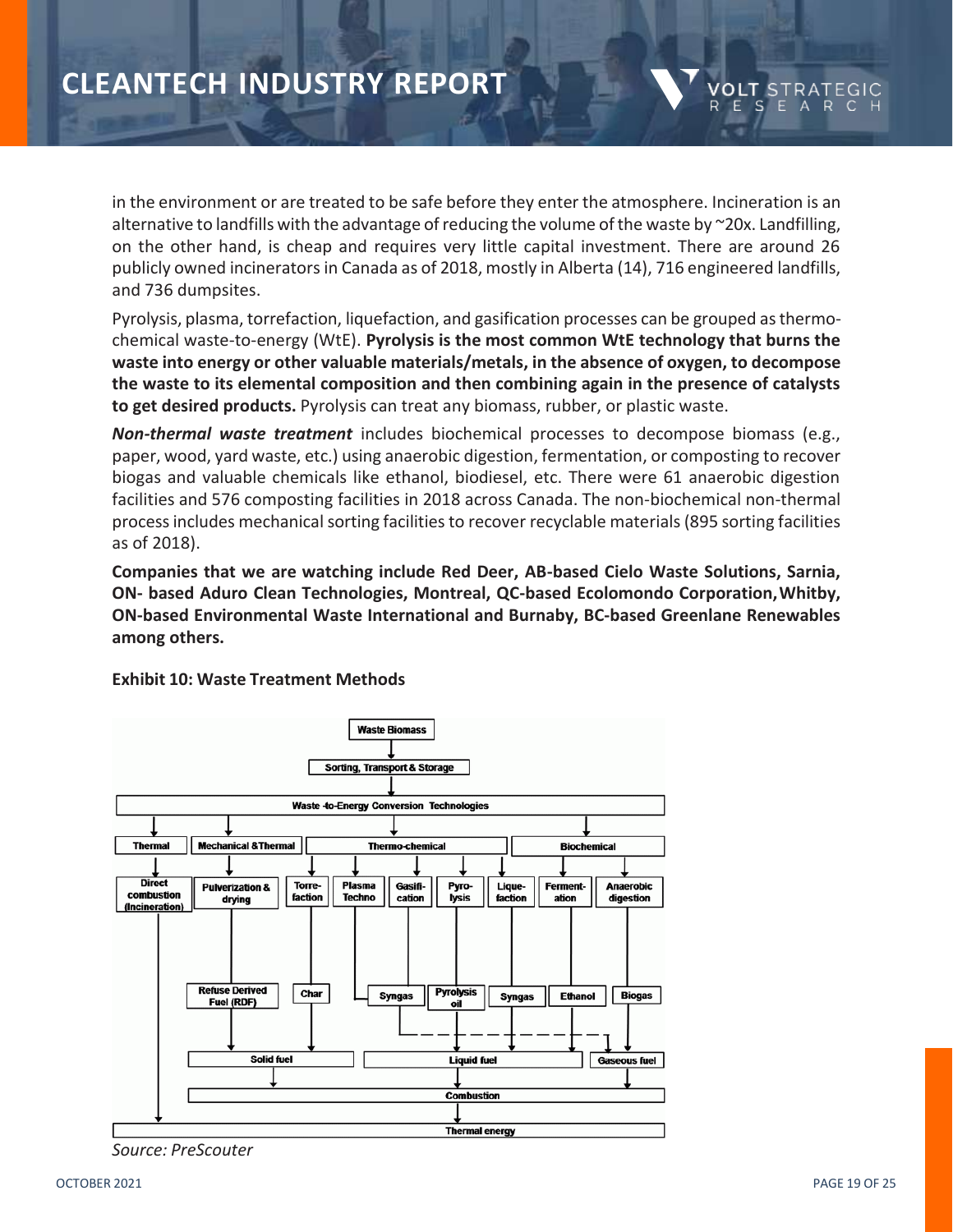

### **3. CANADIAN 'CLIMATE CHANGE' INVESTMENT ECOSYSTEM**

The investment in the cleantech ecosystem would ascertain the constant development and growth in the industry to support Canada's 2050 net-zero emission targets. The Canadian Government would need to invest \$128B<sup>18</sup> in the next ten years to achieve the 2030 carbon emission reduction targets. The Government has continued to invest in the sustainability project at federal and local levels, creating a healthy investment ecosystem for institutional and retail investors. At the federal level, the 2021 budget included the Government's commitment to invest \$17.6B in cleantech, up from \$15B spent in 2020. There are a number of initiatives to support climate-change initiatives at the provincial level. For example, British Columbia's Innovate Clean Energy Fund, Ignite Program, and Fast Pilot Program; Alberta's Alberta Innovates Vouchers, Carbon Capture Utilization Program; and Ontario's Voucher for Innovation and Productivity, to name a few.

Private financing in the sector has gained a lot of traction, starting from seed to development to commercialization to growth stages, both in the form of equity and debt investing. We also see more cleantech companies going public or raising money for expansion. Total capital raised by the 'CleanTech and Renewable Energy' companies listed on the Canadian TSX or TSXV exchanges in the first eight months of 2021 was at \$3.3B versus only \$2.0B in the same time period last year, +65% y/y.

We strongly believe that the growing interest in the ESG investments also supports the overall cleantech ecosystem, more specifically the 'E' of the ESG and is worth mentioning as the investor preference would ascertain that the cleantech technologies are getting adopted at the commercial and industrial level by the large-mid-small tier corporates. Canadian Responsible Investing (RI) Assets<sup>19</sup>, ESG being one of the top investment strategies within RI, rose from just \$459B in 2016 to \$3.2T in 2019, nearly +700% in four years, forming ~62% of the total Canadian AUM in 2019 (~40% in 2016). Equity and fixed income continue to be significant contributors with 45% and 35% of the AUM, respectively.

<sup>18</sup> <https://smith.queensu.ca/insight/content/the-price-tag-for-clean-growth-in-canada.php>

<sup>19</sup> <https://www.riacanada.ca/research/2020-canadian-ri-trends-report/>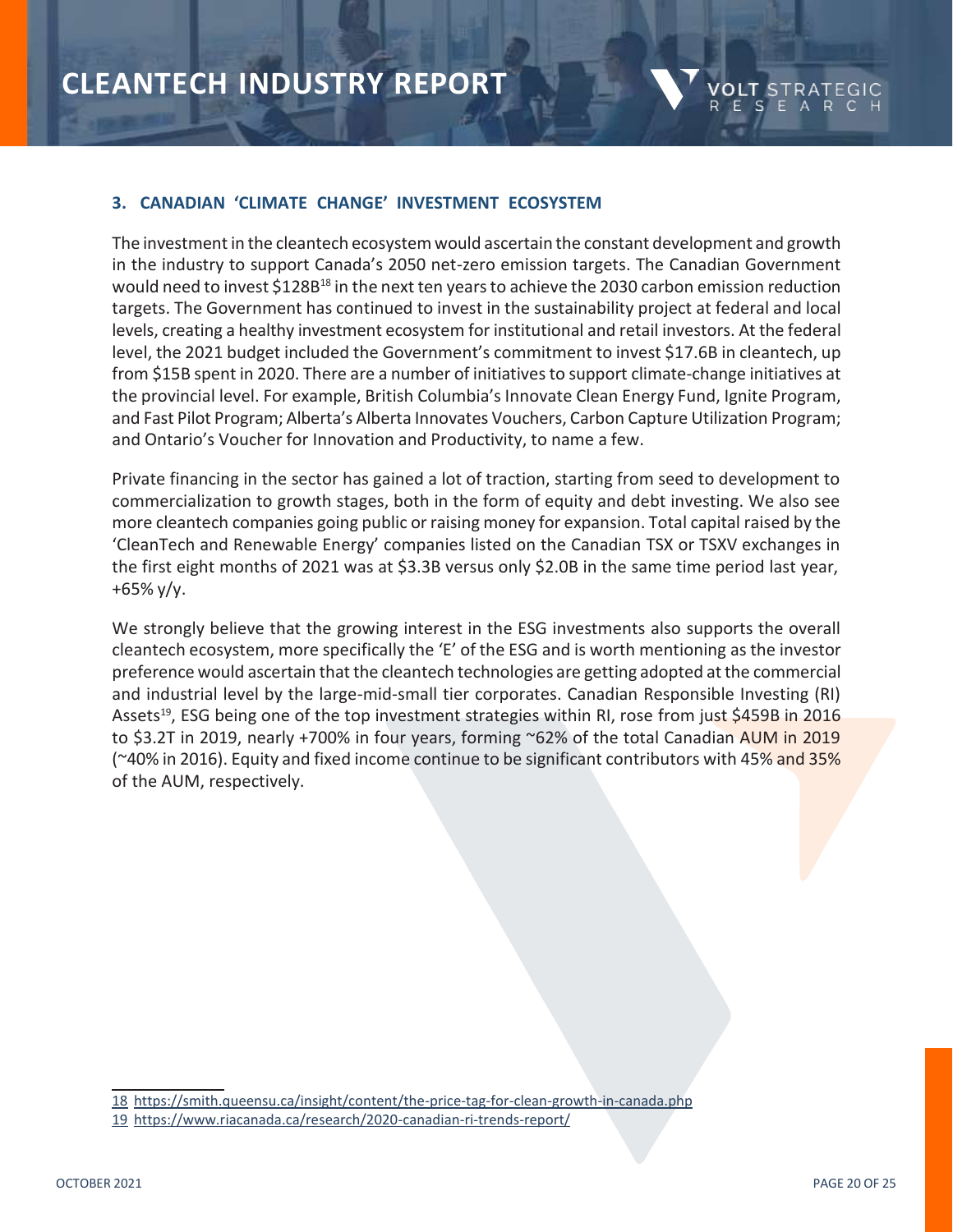

### **Exhibit 11: Asset Allocation – Responsible Investing Assets Management, 2019**

*Source: 2020 Canadian Responsible Investment Trends Report*

### **3.1 CANADIAN EQUITY MARKET**

### **Cleantech Equity Funding**

As of August 31, 2021, 91 'CleanTech & Renewable Energy<sup>'20</sup> issuers were listed on the TSXV (51) and TSX (40), representing a total market cap of \$88.2B (\$3.7B on TSXV and \$84.5B on TSX). In the first eight months of 2021, 21 new public listings occurred (nine on TSXV and 12 on TSX) compared to two in the first eight months of 2020 and only five for the full year 2020. Total capital raised by the end of August this year is at \$3.3B (\$401M on TSXV and \$2.9B on TSX) compared to \$2.0B (\$107M on TSXV and \$1.9B on TSX) in the first eight months of 2020 and \$3.1B (\$467M on TSXV and \$2.6B on TSX) for the full-year 2020. The exhibit below shows issuances by IPO, PO (public offerings), and PP (private placement) deals as of August 2021.

**Canadian cleantech is well-positioned to have considerable long-term growth potential as the country competes with other nations to reach its net-zero targets in the stipulated time frame.**

VOI T ΞE.

S E

<sup>20</sup> <https://www.tsx.com/resource/en/2663/mi-g-report-may-2021-en.pdf>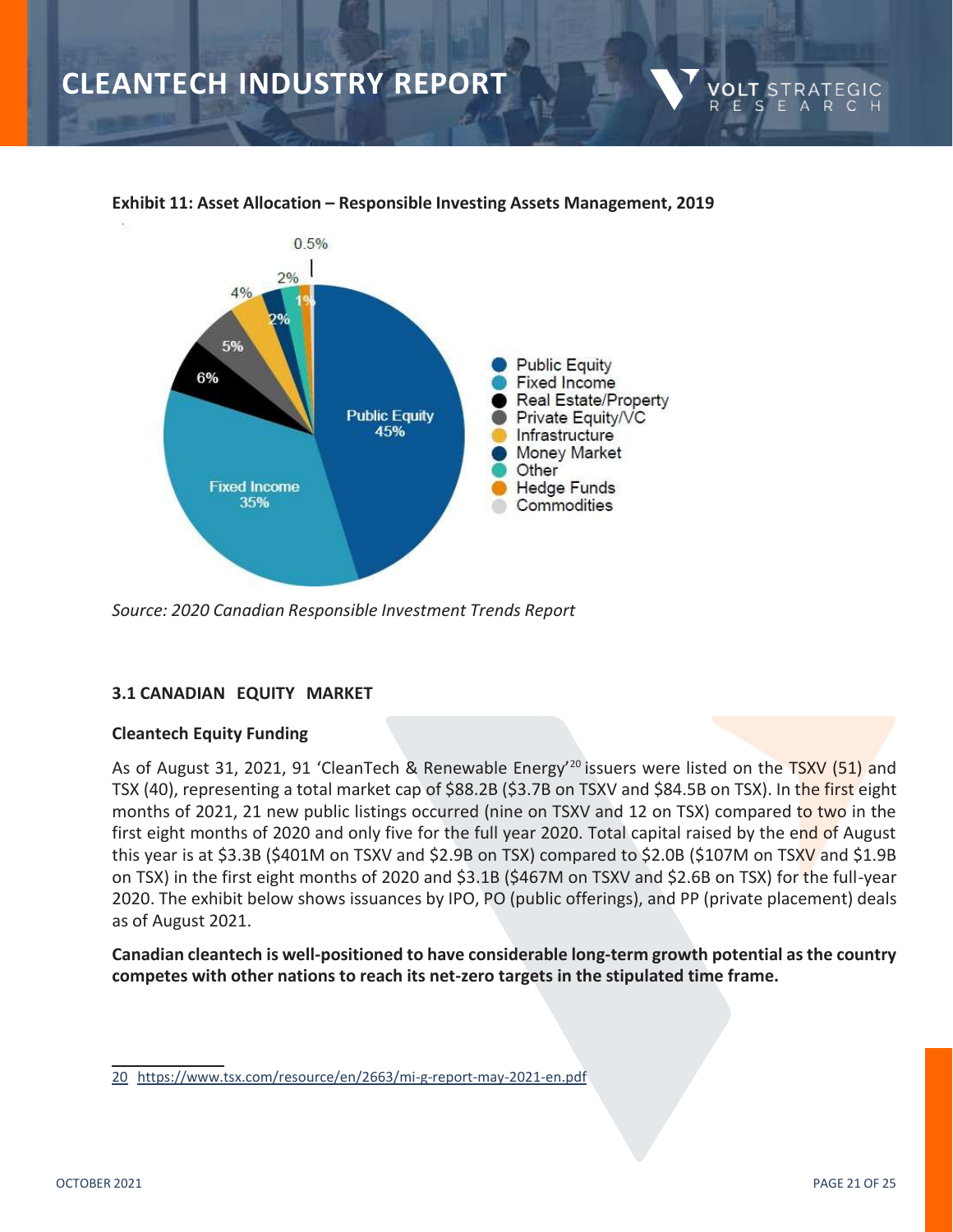### **Exhibit 12: Financing on TSX and TSXV as of August 2021, August 2020, and Full-year 2020**

#### What's Financed on TSX and TSX Venture Exchange by Sector (YTD August 2021)

|                                     |       | TSX Venture Exchange (CS Millions) |                                                                     |         |            | <b>Toronto Stock Exchange ICS Millionia</b> |         |              | TSXV and TSX (CS Millions) |          |         |          |
|-------------------------------------|-------|------------------------------------|---------------------------------------------------------------------|---------|------------|---------------------------------------------|---------|--------------|----------------------------|----------|---------|----------|
| Sector                              | IPO.  | PO.                                | PP                                                                  | Total   | <b>IPO</b> | PO*                                         | pp      | Total        | IPO                        | PO       | PP      | Total    |
| Clean Technology & Renewable Energy | 21.8  | 180.8                              | 198.4                                                               | 401.0   | 525.1      | 2,175.6                                     | 200.1   | 2,900.8      | 546.9                      | 2,356.3  | 398.6   | 1,301.9  |
| Closed-End Funds                    |       |                                    |                                                                     |         | 975.9      | 977.9                                       |         | 1,953.8      | 975.9                      | 977.9    |         | 1,953.8  |
| Comm. & Media                       |       | 11.5                               | $\frac{1}{2} \left( \frac{1}{2} \right) \left( \frac{1}{2} \right)$ | 11.5    | 170.1      | 1,300.5                                     | 14.71   | 1,485.3      | 170.1                      | 1,312.0  | 14.7    | 1,496.8  |
| Consumer Products & Services        |       | 94.7                               | 162.6                                                               | 257.2   | 546.3      | 172.2                                       | 854.0   | 1,572.5      | 546.3                      | 266.9    | 1,016.5 | 1,829.7  |
| CPC/SPAC                            | 43.9  |                                    | 2.6                                                                 | 46.5    | 126.9      |                                             |         | 126.9        | 170.7                      |          | 2.6     | 173.3    |
| ETFs                                |       |                                    |                                                                     |         | 295.8      | 250.0                                       | $\sim$  | <b>545.B</b> | 295.8                      | 250.0    |         | 545.8    |
| Financial Services                  |       | 187.6                              | 90.7                                                                | 278.3   | 100.0      | 3.224.1                                     | 68.9    | 3,392.9      | 100.0                      | 3,411.7  | 159.5   | 3,671.2  |
| industrial Products & Services      |       | 78.0                               | 39.4                                                                | 337.4   | 110.0      | I11.6                                       | 532.9   | 1,354.5      | 110.0                      | 789.6    | 5/2.4   | 1.471.9  |
| Life Sciences                       | 37.1  | 181.5                              | 254.1                                                               | 672.7   | 1.446.4    | 865.4                                       | 290.2   | 2,602.0      | 1.483.4                    | 1,246.9  | 544.3   | 3,274.6  |
| Mining                              | 46.0  | 987.6                              | 3,153.7                                                             | 4,187.2 | 301.4      | 1,996.4                                     | 825.2   | 3,123.0      | 347.4                      | 2,984.0  | 3,978.9 | E.01E.T  |
| Oil & Gas                           |       | 292.5                              | 1938                                                                | 486.3   |            | 424.7                                       | 3.0     | 427.7        |                            | 717.2    | 196.B   | 914.0    |
| Real Estate                         | 32.4  | 120.7                              | 155.3                                                               | 308.3   |            | 2.348.2                                     | 627.0   | 2,975.2      | 32.4                       | 2,468.8  | 782.3   | 3,283.5  |
| Technology                          |       | 516.4                              | 786.8                                                               | 1,303.2 | 2,865.1    | 5,889.2                                     | 806.5   | 9,560.7      | 2,865.1                    | 6,405.6  | 1.593.3 | 10,863.9 |
| <b>Utilities &amp; Pipelines</b>    |       |                                    |                                                                     |         |            | 287.6                                       |         | 287.6        |                            | 287.6    |         | 287.6    |
| TOTAL                               | 181.2 | 2,851.1                            | 5,037.4                                                             | 8,069.7 | 7,462.8    | 20,623.4                                    | 4,222.5 | 32,308.7     | 7,644.0                    | 23,474.5 | 9,259.8 | 40,378.3 |

#### What's Financed on TSX and TSX Venture Exchange by Sector (YTD August 2020)

|                                     |                                                                     | TSX Venture Exchange (CS Millions) |         |         |         | <b>Toronto Stock Exchange (CS Millions)</b> |         |              | <b>TSXV and TSX (CS Millions)</b> |          |         |          |
|-------------------------------------|---------------------------------------------------------------------|------------------------------------|---------|---------|---------|---------------------------------------------|---------|--------------|-----------------------------------|----------|---------|----------|
| Sector                              | <b>IPO</b>                                                          | PO                                 | PP      | Total   | IPO.    | PO*                                         | pp      | <b>Total</b> | <b>IPO</b>                        | PO.      | m       | Total    |
| Clean Technology & Renewable Energy | $\sim$                                                              | 48.5                               | 58.5    | 107.1   |         | 1.206.9                                     | 703.0   | 1,910.0      |                                   | 1,255.6  | 761.5   | 2,017.1  |
| Closed-End Funds                    |                                                                     |                                    |         |         | 222.3   | 334.B                                       | 11.9    | 568.9        | 222.2                             | 334.8    | 119     | 568.9    |
| Comm. & Media                       |                                                                     |                                    | 2.2     | 2.2     |         | 1,811.3                                     | ng m    | 1,811.3      |                                   | 1,811.3  | 2.2     | 1,813.4  |
| Consumer Products & Services        |                                                                     | $\sim$                             | 26.5    | 26.5    |         | 1.243.3                                     | 38.4    | 1,281.7      |                                   | 1,243.3  | 64.9    | 1,308.2  |
| <b>CPC/SPAC</b>                     | 8.1                                                                 | Call 1                             | 5.7     | 13.8    | 267.1   |                                             | $\sim$  | 267.1        | 275.1                             |          | 5.7     | 280.9    |
| ETFs.                               |                                                                     |                                    |         |         | 1,433.6 | 6.7                                         | ÷.      | 1,440.3      | 1,433.6                           | 67       | $\sim$  | 1,440.1  |
| <b>Financial Services</b>           | $\sim$                                                              |                                    | 44.6    | 44.6    |         | 210.4                                       | B.3     | 218.7        |                                   | 210.4    | 52.9    | 263.3    |
| Industrial Products & Services      | $\frac{1}{2} \left( \frac{1}{2} \right) \left( \frac{1}{2} \right)$ | 5.8                                | 44.7    | 50.5    | 1,908.4 | 1,654.6                                     | 1,099.1 | 4,662.1      | 1,908.4                           | 1.660.4  | 1.143.9 | 4,712.6  |
| Life Sciences                       | $\sim$                                                              | 210.4                              | 118.1   | 328.5   |         | 852.0                                       | 217.8   | 1,069.8      |                                   | 1,062.4  | 335.9   | 1,398.4  |
| Mining.                             | 36.4                                                                | 333.9                              | 2.142.4 | 2,512.7 | $\sim$  | 1,009.4                                     | 1,121.7 | 2,131.1      | 36.4                              | 1,343.3  | 3,264.1 | 4,643.8  |
| Oil & Gas                           | $\sim$                                                              | 23.7                               | 180.4   | 204.1   |         |                                             | 75.7    | 75.7         | ٠                                 | 23.7     | 256.1   | 279.8    |
| Real Estate                         | 51.3                                                                | 202.6                              | 23.5    | 277.3   | $\sim$  | 1,360.4                                     | 274.9   | 1,635.3      | 51.3                              | 1,561.0  | 298.4   | 1,912.6  |
| Technology                          |                                                                     | 180.5                              | 101.0   | 281.5   | 172.5   | 2.454.5                                     | 21.2    | 2,648.3      | 172.5                             | 2,635.0  | 122.2   | 2,929.7  |
| Utilities & Pipelines               |                                                                     |                                    |         |         |         |                                             |         |              |                                   |          |         |          |
| TOTAL                               | 95.7                                                                | 1,005.4                            | 2,747.6 | 3,848.8 | 4,003.8 | 12,144.3                                    | 3,572.1 | 19,720.1     | 4,099.5                           | 13,149.7 | 6,319.6 | 23,568.9 |

What's Financed on TSX and TSX Venture Exchange by Sector (YTD December 2020)

|                                     |       | <b>TSX Venture Exchange (CS Millions)</b> |         |         |         | Toronto Stock Exchange (CS Millions) |           |          | <b>TSXV and TSX (CS Millions)</b> |          |          |          |
|-------------------------------------|-------|-------------------------------------------|---------|---------|---------|--------------------------------------|-----------|----------|-----------------------------------|----------|----------|----------|
| Sector                              | IPO.  | PO.                                       | æ       | Total   | IPO     | PO*                                  | <b>PP</b> | Total    | IPO.                              | PO.      | pp       | Total    |
| Clean Technology & Renewable Energy |       | 309.3                                     | 157.7   | 467.0   |         | 1.855.7                              | 768.2     | 2,624.5  |                                   | 2,165.0  | 926.4    | 3,091.5  |
| Closed-End Funds                    |       |                                           |         |         | 523.2   | 749.9                                | 11.9      | 1,285.0  | 523.2                             | 749.9    | 11.9     | 1,285.0  |
| Comm. & Media                       |       |                                           | 2.2     | 2.2     | $\sim$  | 18113                                |           | 1,811.3  |                                   | 1,8113   | 2.2      | 1,813.4  |
| Consumer Products & Services        |       |                                           | 67.9    | 67.9    | $\sim$  | 2,404.0                              | 132.1     | 2,536.0  |                                   | 2,404.0  | 200.0    | 2,603.9  |
| <b>CPC/SPAC</b>                     | 14.1  |                                           | 6.0     | 20.1    | 267.1   |                                      | $\sim$    | 267.1    | 281.2                             |          | 6.0      | 287.2    |
| ETFs.                               |       |                                           |         |         | 1.925.3 | 13.2                                 | $-$       | 1.938.5  | 1,925.3                           | 13:2     |          | 1,938.5  |
| <b>Financial Services</b>           |       | 19.0                                      | 51.3    | 70.3    |         | 357.3                                | 4,522.1   | 4,879.4  |                                   | 376.3    | 4,573.4  | 4,949.7  |
| Industrial Products & Services      |       | 5.8                                       | 55.6    | 61.4    | 1,908.4 | 1,677.8                              | 1,139.1   | 4.725.3  | 1,908.4                           | 1,683.5  | 1,194.8  | 4,786.7  |
| Life Sciences                       |       | 293.0                                     | 206.4   | 499.5   | 74.8    | 1,277.2                              | 271.0     | 1,621.0  | 74.8                              | 1,570.3  | 477.5    | 2,122.5  |
| Mining                              | 81.0  | 543.3                                     | 3,484.7 | 4,109.0 | 200.2   | 1,810.5                              | 1,381.6   | 3,392.3  | 281.2                             | 2,353.8  | 4,866.3  | 7,501.3  |
| Cil & Gas                           | -55   | 23.7                                      | 230.4   | 254.1   | 230.5   | 47.3                                 | 179.7     | 457.5    | 230.5                             | 71.0     | 410.1    | 711.6    |
| <b>Real Estate</b>                  | 57.9  | 219.8                                     | 32.4    | 310.2   | 143.1   | 2,004.5                              | 1.124.0   | 1,271.7  | 201.0                             | 2,224.4  | 1,156.5  | 1,581.8  |
| Technology                          | 60.0  | 465.6                                     | 256.5   | 782.2   | 1,487.3 | 5.359.6                              | 454.9     | 7,301.9  | 1,547.3                           | 5,825.3  | 711.5    | 8,084.1  |
| Utilities & Pipelines               |       |                                           |         |         |         | 62.9                                 | 3.7       | 66.5     |                                   | 62.9     | 33       | 66.5     |
| TOTAL                               | 213.0 | 1,879.6                                   | 4,551.2 | 6,643.8 | 6,759.9 | 19,431.1                             | 9,988.9   | 36,179.9 | 6,972.9                           | 21,310.7 | 14,540.1 | 42,821.7 |

*Source: TSX*

**VOLT** STRATEGIC<br>RESEARCH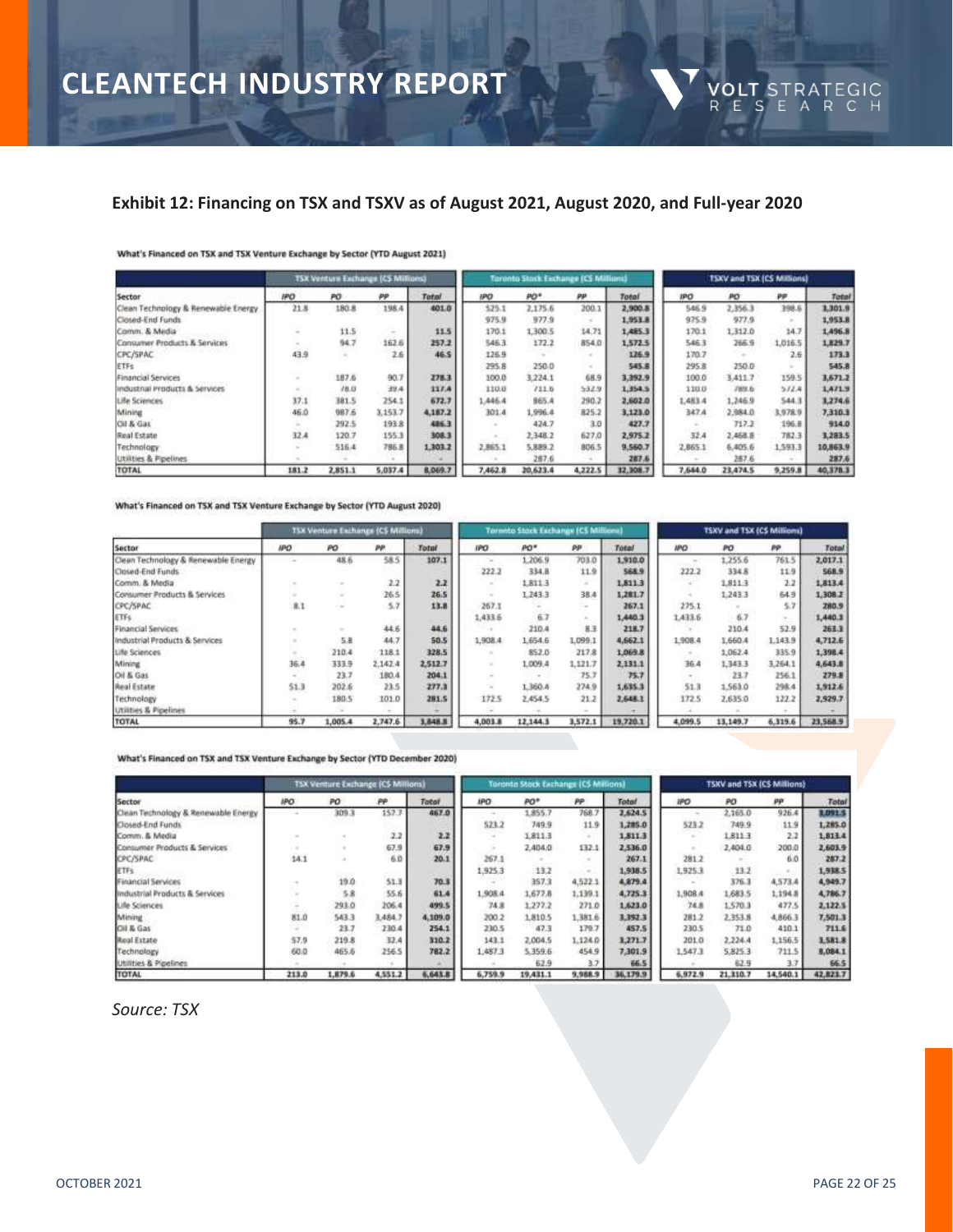

### **3.2 CANADIAN ESG BOND MARKET**

According to Bloomberg reports, Canadian ESG-related bonds<sup>21</sup> are estimated to reach \$20B in 2021, as part of global issuance estimated to be more than US\$1T. So far in 2021, there have been five \$500M+ corporate ESG deals compared to only one in 2020, according to National Bank<sup>22</sup>, as companies refinance conventional loans into ESG loans to benefit from demand and low-interest rates. Typically, there are three types of ESG loans:

- **• Green Bonds**: Addresses environmental and climate-change issues, including carbon emissions and renewable energy
- **• Social Bonds:** Addresses social disparities, such as childcare or gender inequality
- **• Sustainability-linked Bonds:** Allow issuers to use the funds for their general funding plans, including transitioning operations to clean technologies, paying off existing debt and funding capital projects.

In the case of sustainability-linked loans, a type of ESG loan, the interest rates are linked to the emission control target set by the issuer, i.e. interest rates are low if GHG reduction targets are met and much higher if the target is not met. The interest rate discount is also known as'greenium' as investors are buying at a premium to pay for the greener environment. Telus Corp. was the first Canadian company to issue sustainability-linked bonds, raising \$750M.

### **3.3 ESG REPORTING — DATA STANDARDIZATION AND TRANSPARENCY**

Clearer standards help showcase accountability and support investment. Global Reporting Initiative (GRI) and Sustainability Accounting Standards Board (SASB) are two prominent independent bodies responsible for laying out sustainable investing reporting guidelines for ESG reporting and both internal and external stakeholder communication. Each plays a complementary but different role: GRI standards support broad disclosures for a comprehensive understanding of an organization's impacts on the economy, environment, and society, while companies adopt SASB accounting standards for reporting ESG data in their annual reports, other fillings, and sustainability reports. SASB standards also offer an industry-focused perspective on a subset of financially material issues.

<sup>21</sup> ESG-focused debt products cover three general themes: green bonds address environmental and climate-change issues, including carbon emissions and renewable energy; social bonds target social disparities, such as childcare or gender inequality; and sustainability-linked bonds allow issuers to use the funds for their general funding plans, including transitioning operations to clean technologies, paying off existing debt and funding capital projects.

<sup>22</sup> [https://financialpost.com/fp-finance/the-esg-focus-has-exploded-sustainability-linked-bonds-bringing-new-issu](https://financialpost.com/fp-finance/the-esg-focus-has-exploded-sustainability-linked-bonds-bringing-new-issuers-to-the-table)[ers-to-the-table](https://financialpost.com/fp-finance/the-esg-focus-has-exploded-sustainability-linked-bonds-bringing-new-issuers-to-the-table)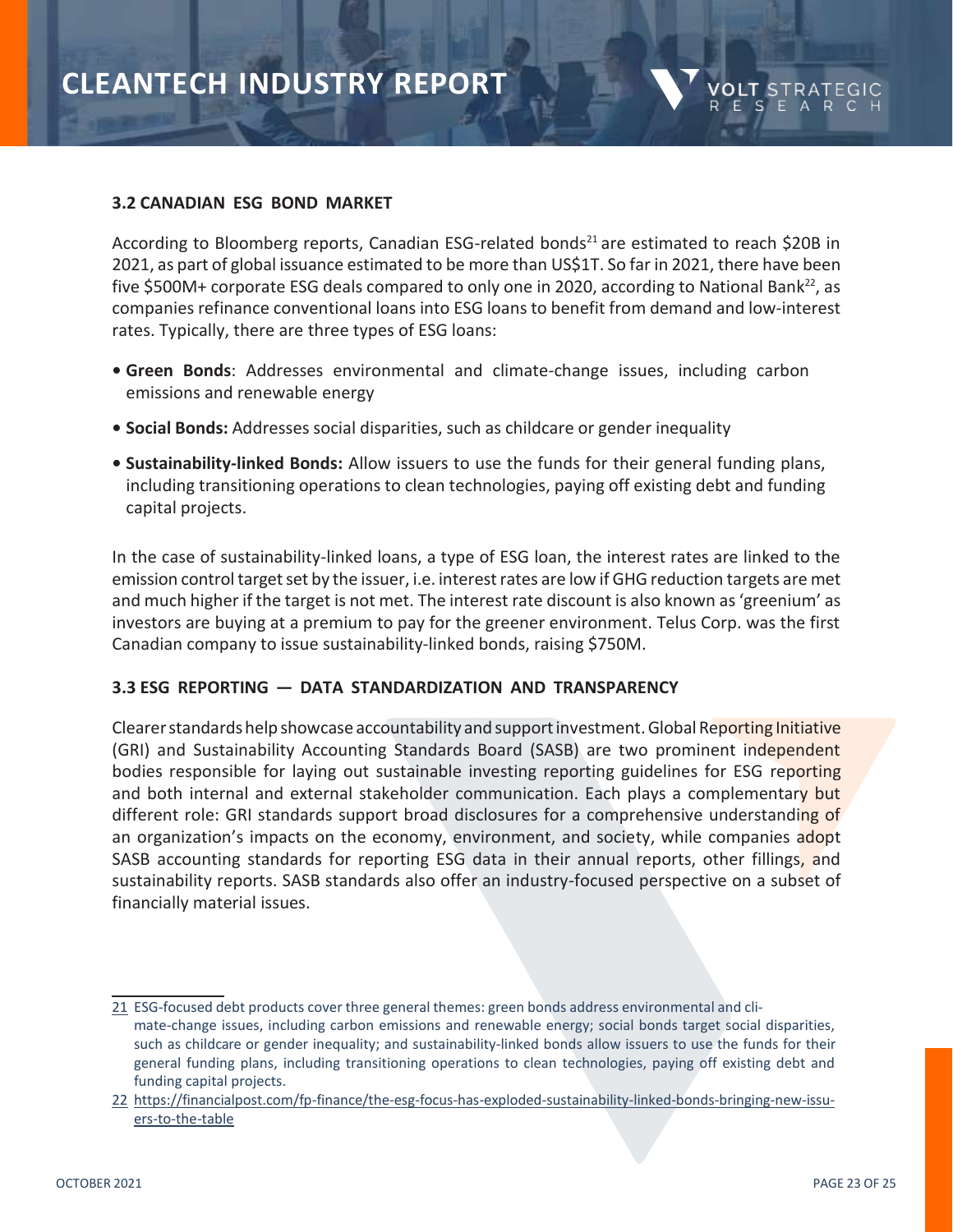Other standard-setting organizations include CDP (Carbon Disclosure Project), CDSB (Climate Disclosure Standards Board), and IIRC (International Integrated Reporting Council). All five organizations have announced<sup>23</sup> a shared vision to come together and standardize the ESG reporting stands across the border to facilitate global investments.

### **CONCLUSION**

The growing interest in cleantech has been accelerated by many forces -- from national and international environmental policies and corporate ESG efforts to circular economy movements and the rise of responsible investing. Still, cleantech sits at a crossroad -- while quickly becoming more mainstream and generally accepted, the vast majority of these companies continue to wrestle with early-stage business challenges, facing high expectations with so much more still to prove. At the end of the day, most investors are looking for value creation and solid returns on their investment. But while many small cap cleantech companies are rightfully considered high-risk, breakthrough technological advancements are becoming the new normal, offering significant returns to their investors.

23 <https://www.cdp.net/en/articles/media/comprehensive-corporate-reporting>